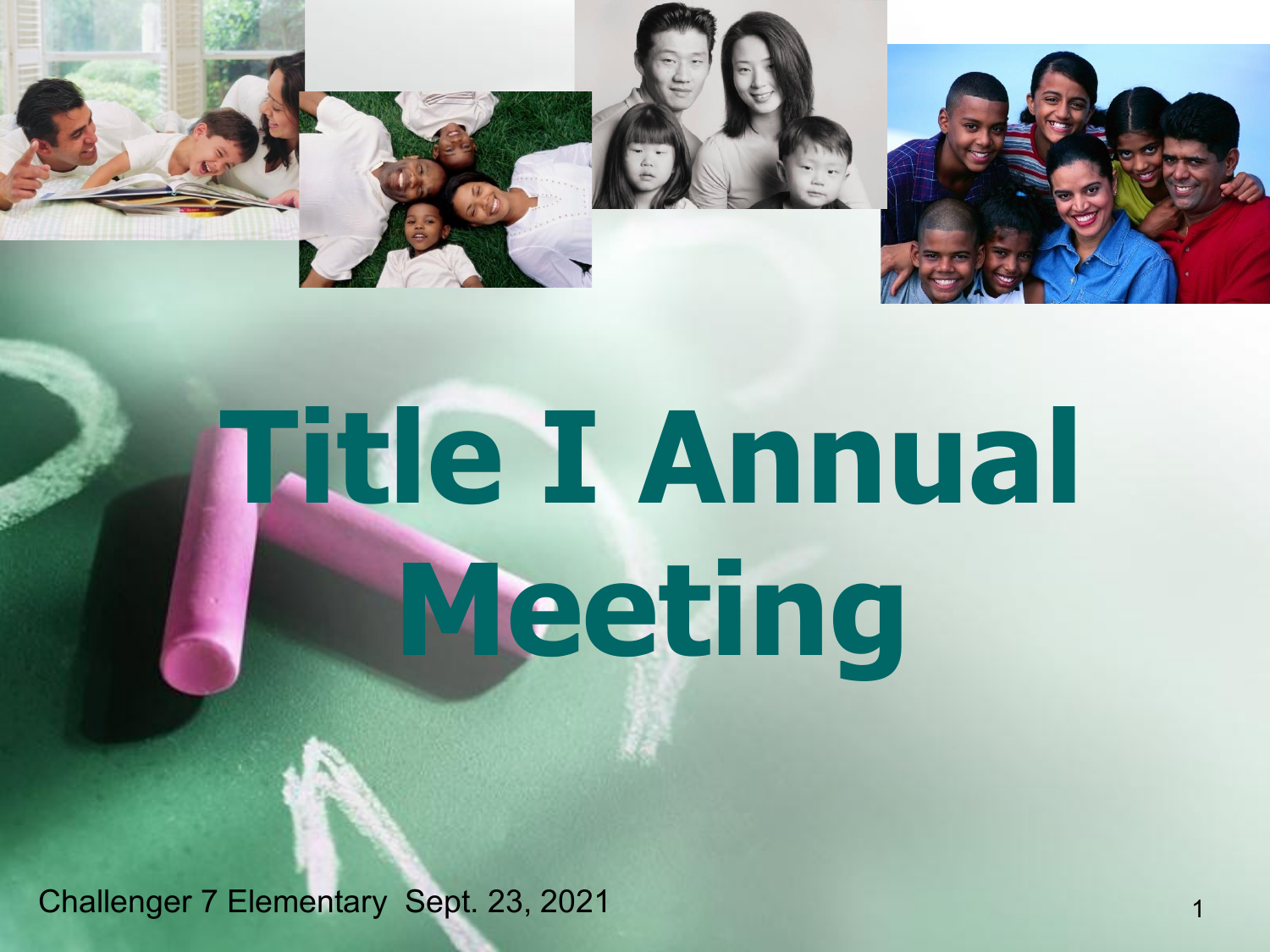## **Purpose of Meeting**

According to the Every Student Succeeds Act (ESSA), schools are required to host an Annual Meeting to explain and discuss:

#### **Title I programs and requirements**

- Parent and Family Engagement Plan
- School-Parent Compact
- Parents' Right to Know
- Design, Implement and Evaluate School Improvement Plan (SIP/SWP) Goals
- Gather Stakeholder Input

#### **Additional support**

- School and Family Partnerships
- Business Partnerships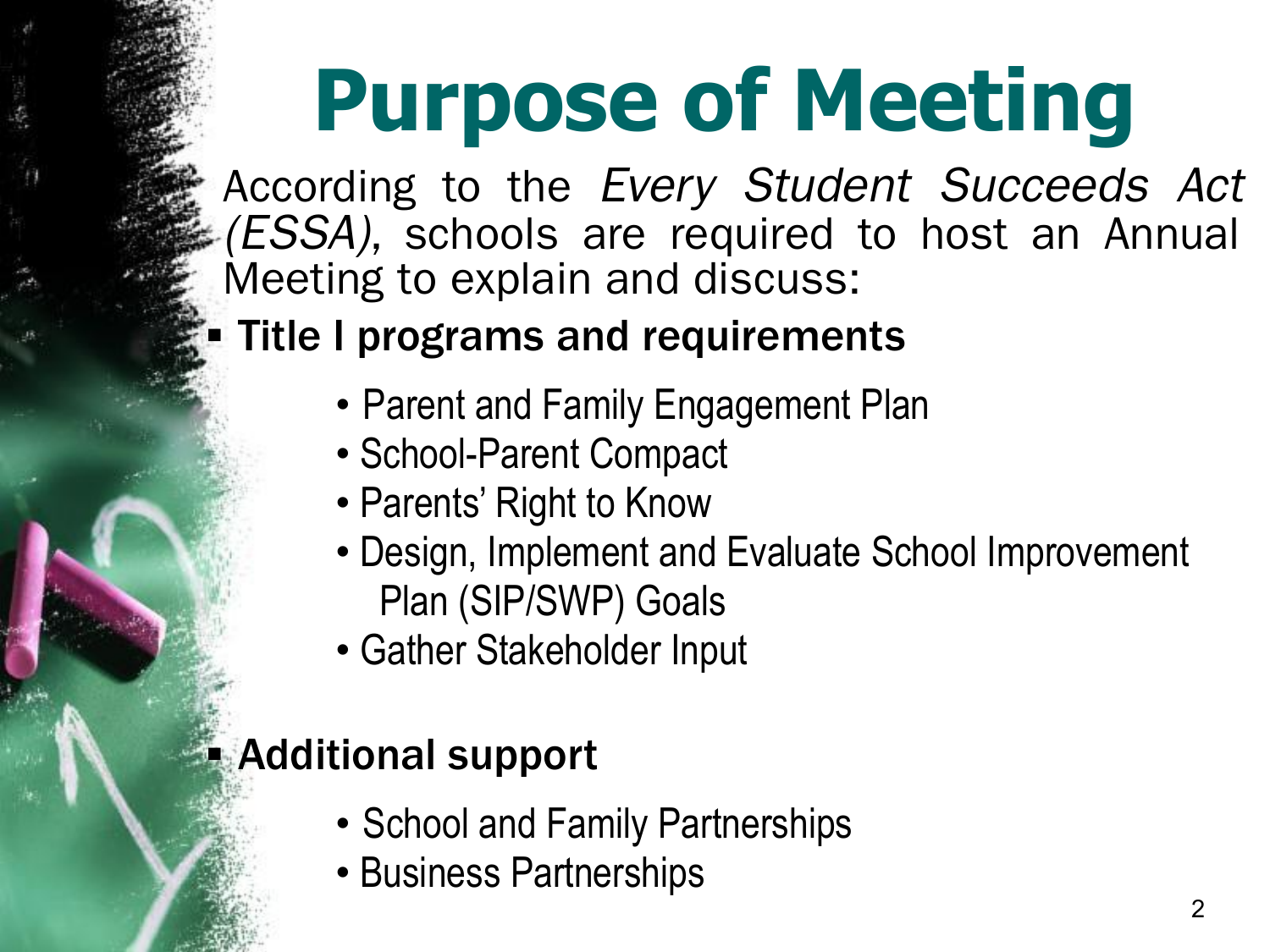### **What is Title I?**

**Title I** is a federal grant that:

- Ensures all children have the opportunity to obtain a **high-quality education and reach proficiency on challenging state academic standards and assessments**
	- provides supplemental funds to school districts to assist schools with high concentrations of poverty to meet educational goals
- assists with building capacity of parents and teachers encourages parents to be involved in their children's education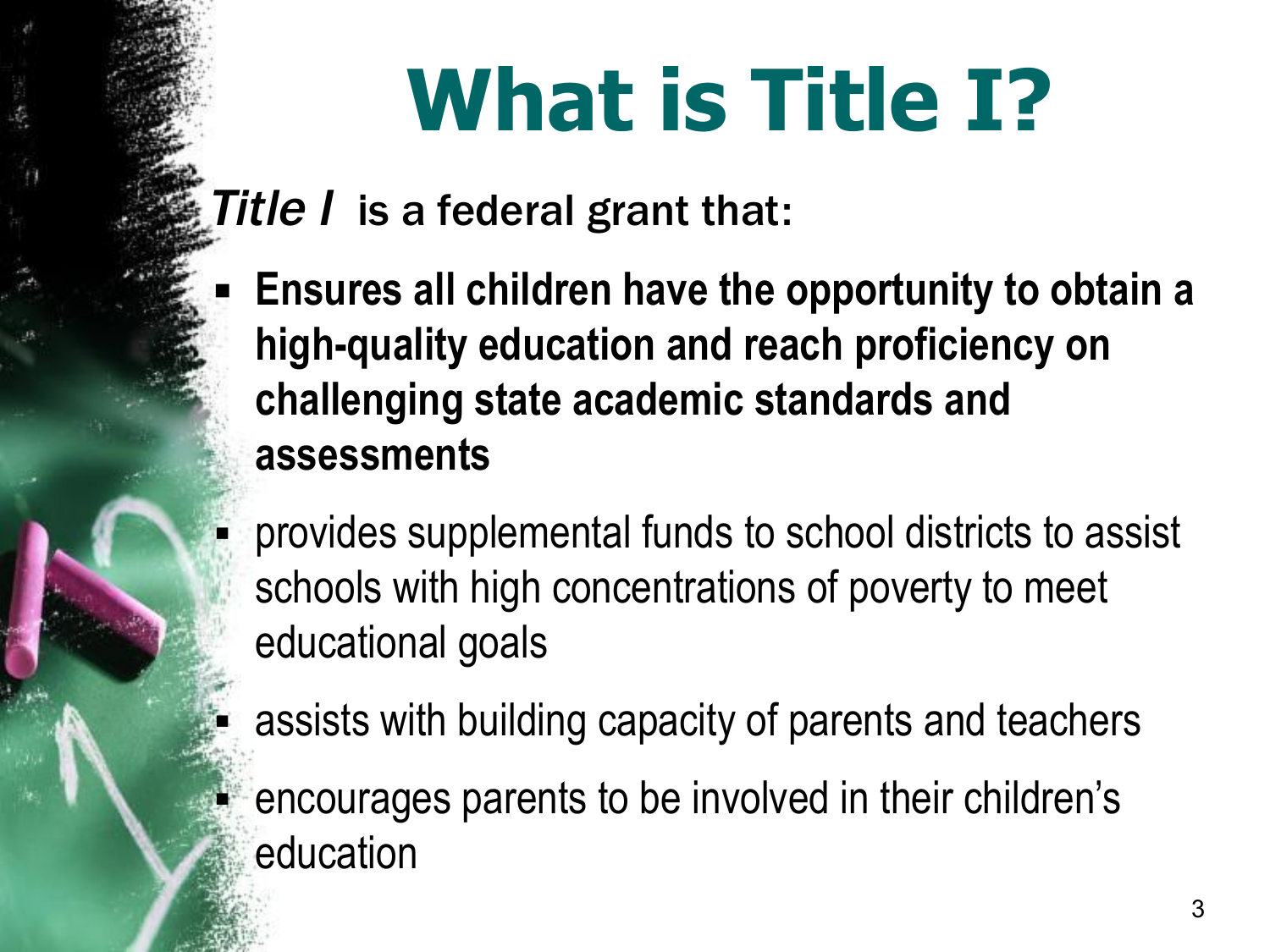## **Title I Funding**

- **Districts allocate Title I funds to qualifying schools based** on the number of students eligible to receive free/reduced price meals
- Title I must supplement, not supplant district funds
- **A specified amount of the Title I grant must be spent on** family engagement and professional development
- **Parents have the right to give input regarding how the** school will use its Title I funds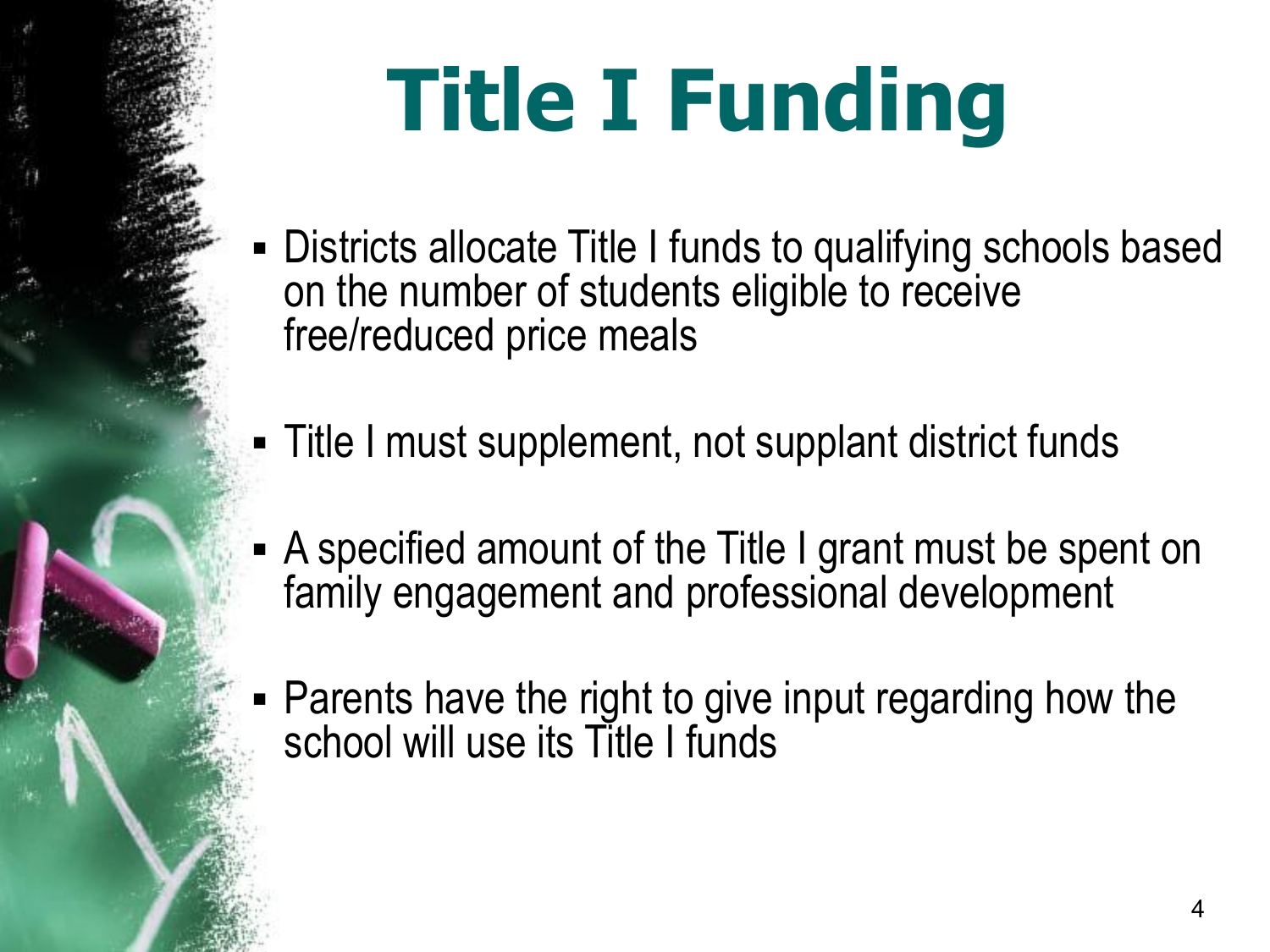### **Who decides how funds are used?**

- **Your administrative team considers data and feedback collected throughout the school year to build their school budget**
- **Every school has a School Advisory Council (SAC) composed of:**
	- $\Box$  parents, teachers, staff, community members, principal and students (at middle and high schools)
	- **The School Advisory Council helps determine how to use Title I funds. Please consider joining!**
- Use of Title I funds must align with the goals of the **School Improvement Plan (SIP) and School-wide Plan (SWP) for Title I**

 $\Box$  Copies of these documents are available for review in the school office (translated, when possible)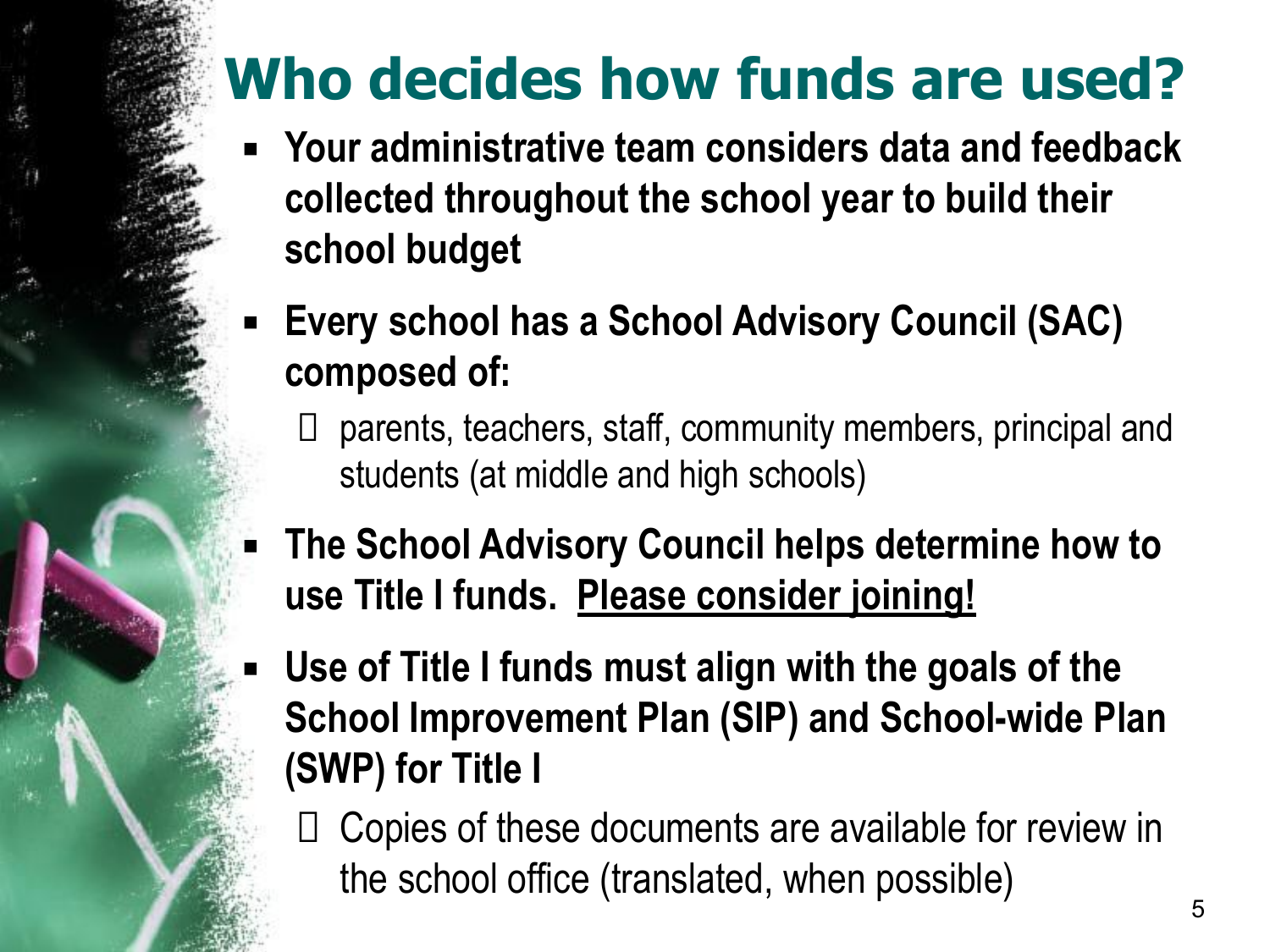## **Title I Programs**

■ All Title I public schools in Brevard are school-wide programs, meaning Title I funds, along with other local-, state- and federal funding sources are used to support all students in the school

•The primary focus of the Title I program is to support the students most at-risk for academic failure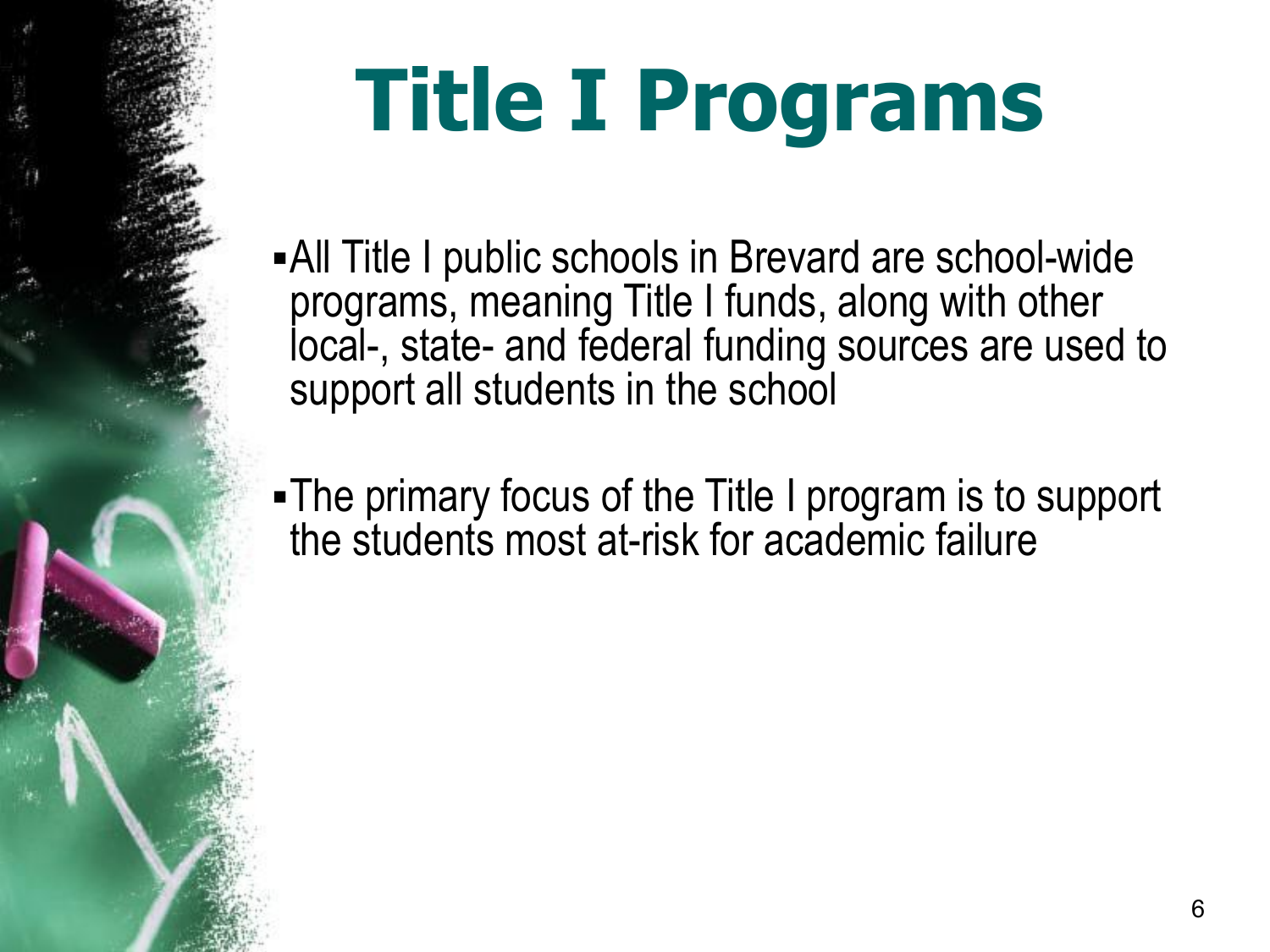

### **Use of Title I Funds**

- Challenger 7 Elementary is provided with \$181,458 to pay for services and programs for our students.
- School-based Title I funds pay for the following: *Instructional Personnel*
	- *Field Trips*
	- *Supplies*
	- *Family Engagement Events*
	- *Software Programs*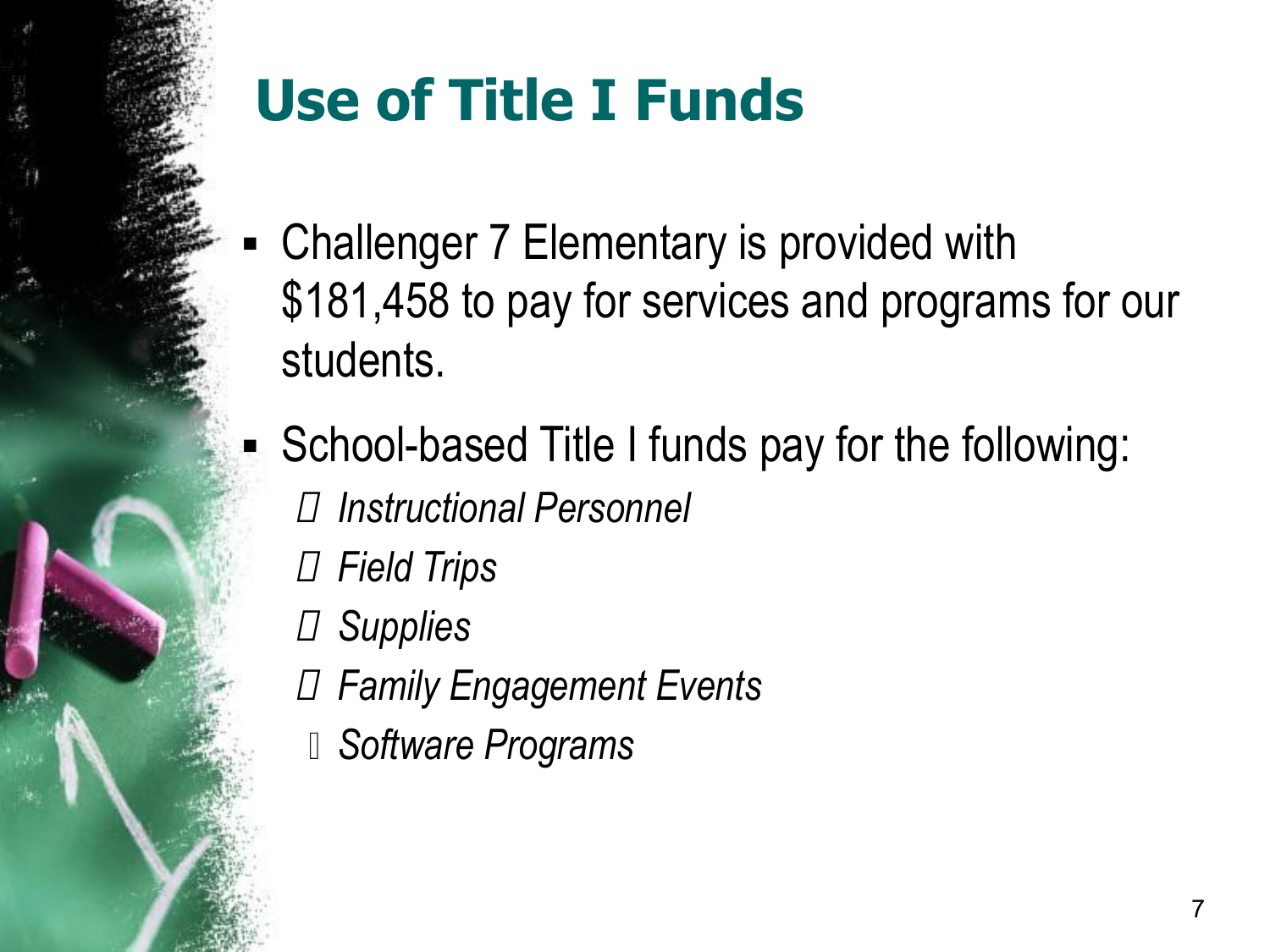### **School Grade Information**

- Challenger 7 is projected to be a "B" school.
- Challenger was at or above distinct averages in all FSA areas. Challenger's overall ELA proficiency dropped by 2% compared to 2019 and Math dropped by 1% compared to 2019. We will be utilizing Title I funds to support these content areas.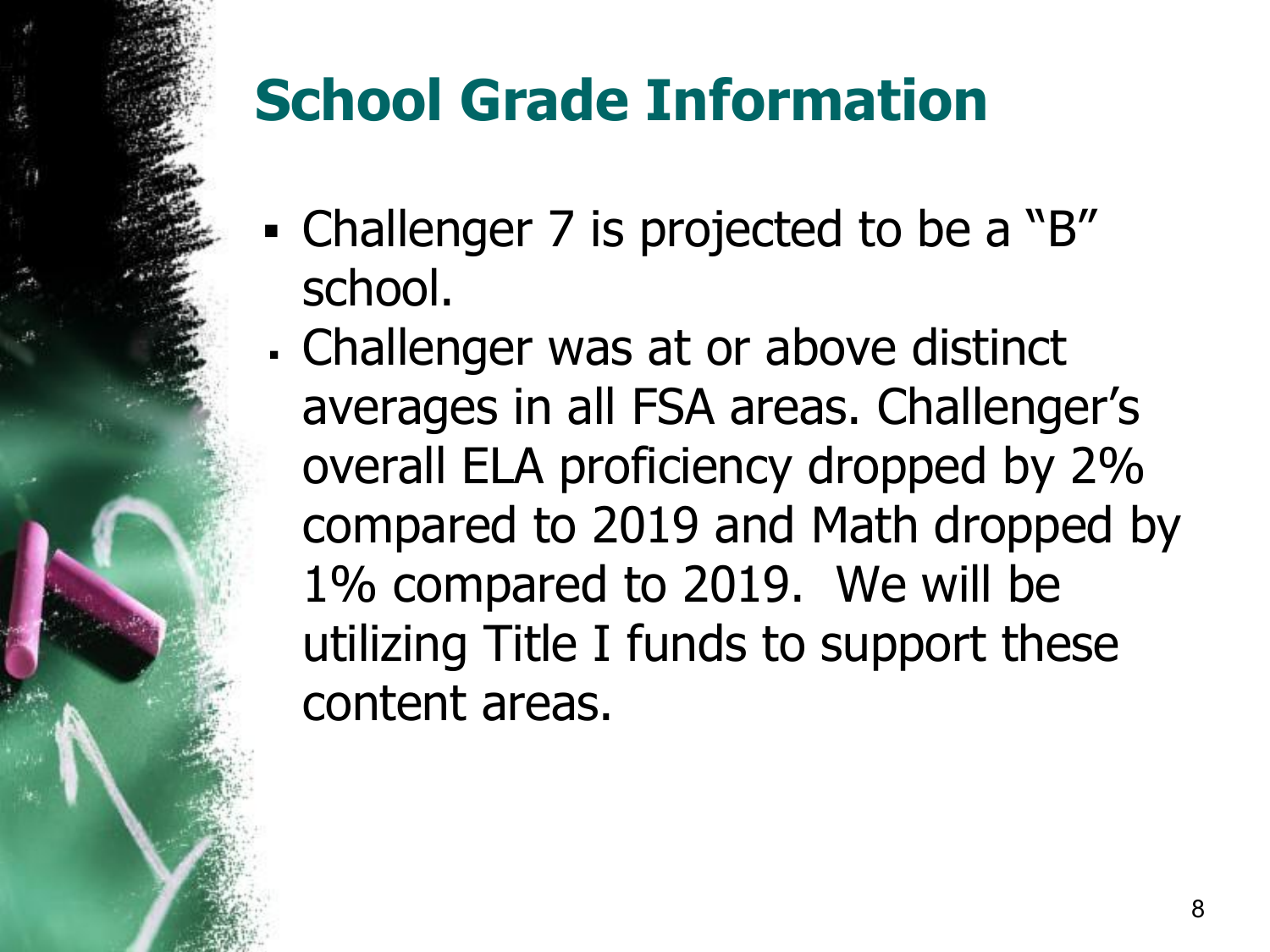

### **SIP/SWP Goals**

- **Title I funds will be used the following** ways:
	- Staff for intervention support
	- D Literacy Coach
	- Family Engagement Nights to support in content areas
	- **D** Purchasing software for ELA and Math programs
	- Instructional and hands-on materials
	- Lagoon Quest field trip for 4th grade
	- Technology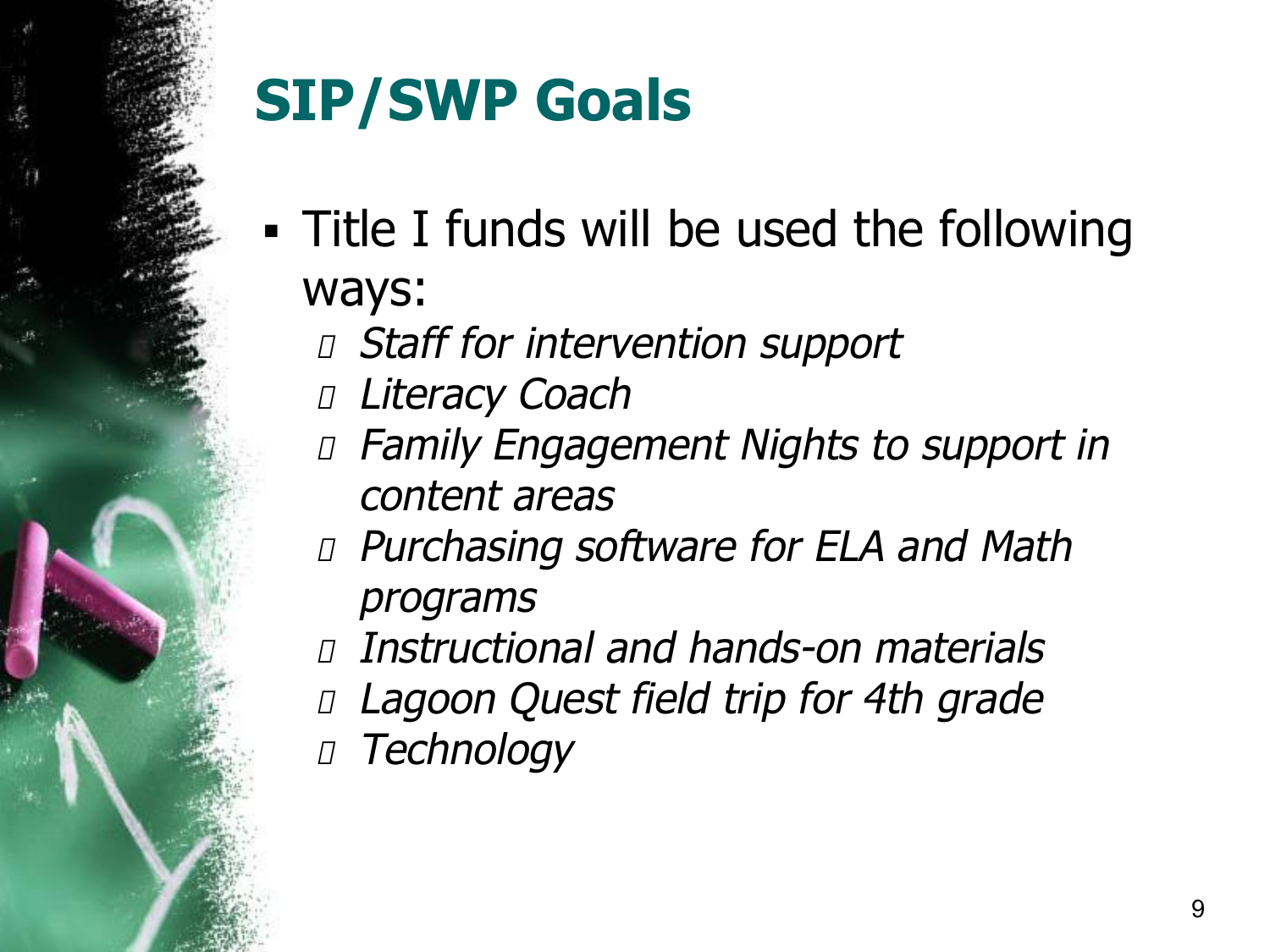### **Educational Standards**

- Florida's academic content standards establish high expectations for all students in the areas of reading, mathematics, writing, and science
- **Example 21 Figure Standards for Language Arts and Math** identify what your child needs to know and be able to do. Information can be found at:
	- *[https://www.cpalms.org/Homepage/BEST\\_Standards.a](https://www.cpalms.org/Homepage/BEST_Standards.aspx) [spx](https://www.cpalms.org/Homepage/BEST_Standards.aspx)*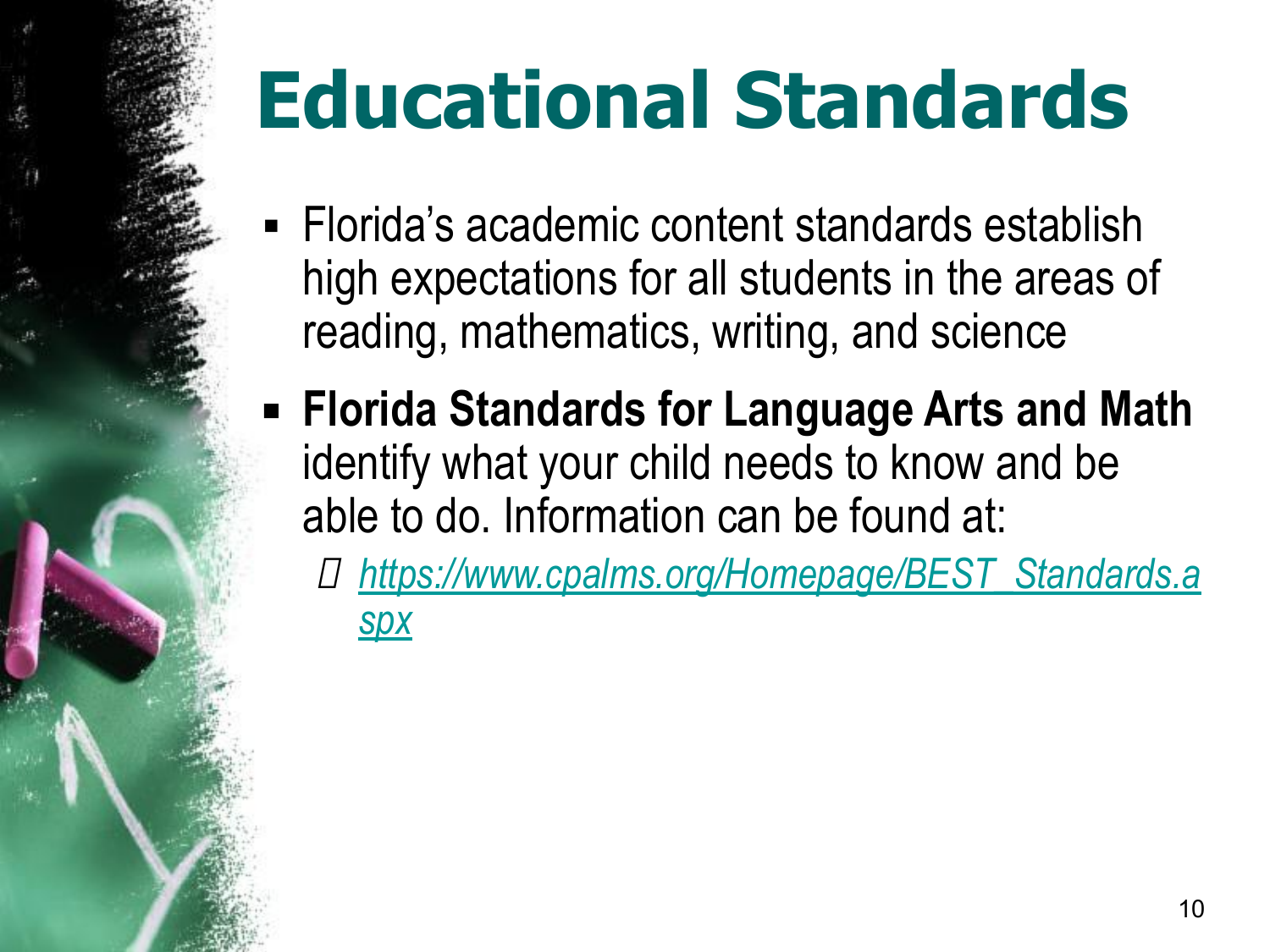

- **Parents are to be provided information regarding** the level of achievement of their child on each state academic assessment required by law
- To the extent that is feasible, testing information must be translated into a language the parents can understand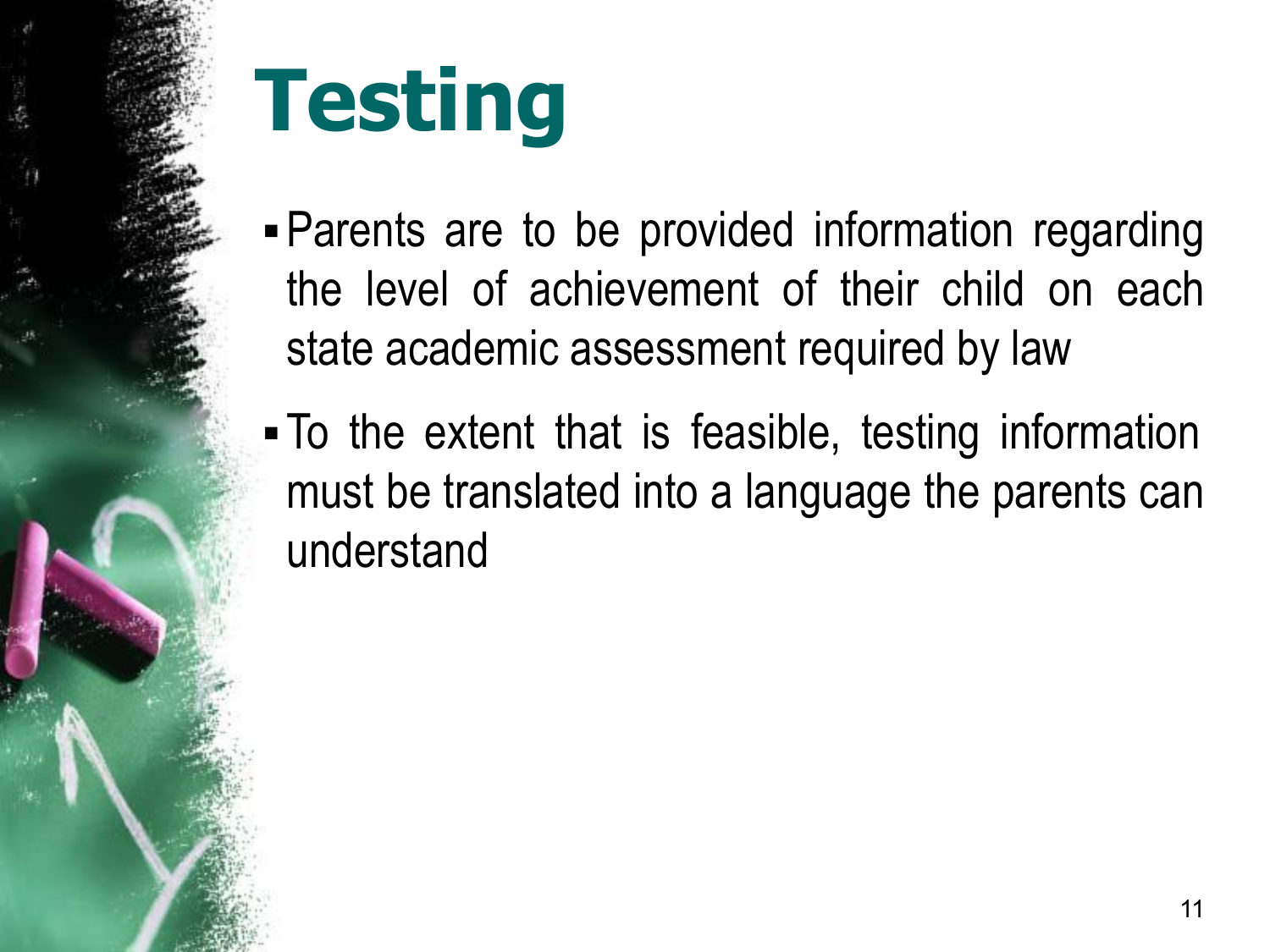### **I-Ready ELA Data**

 $\frac{1}{2}$ 

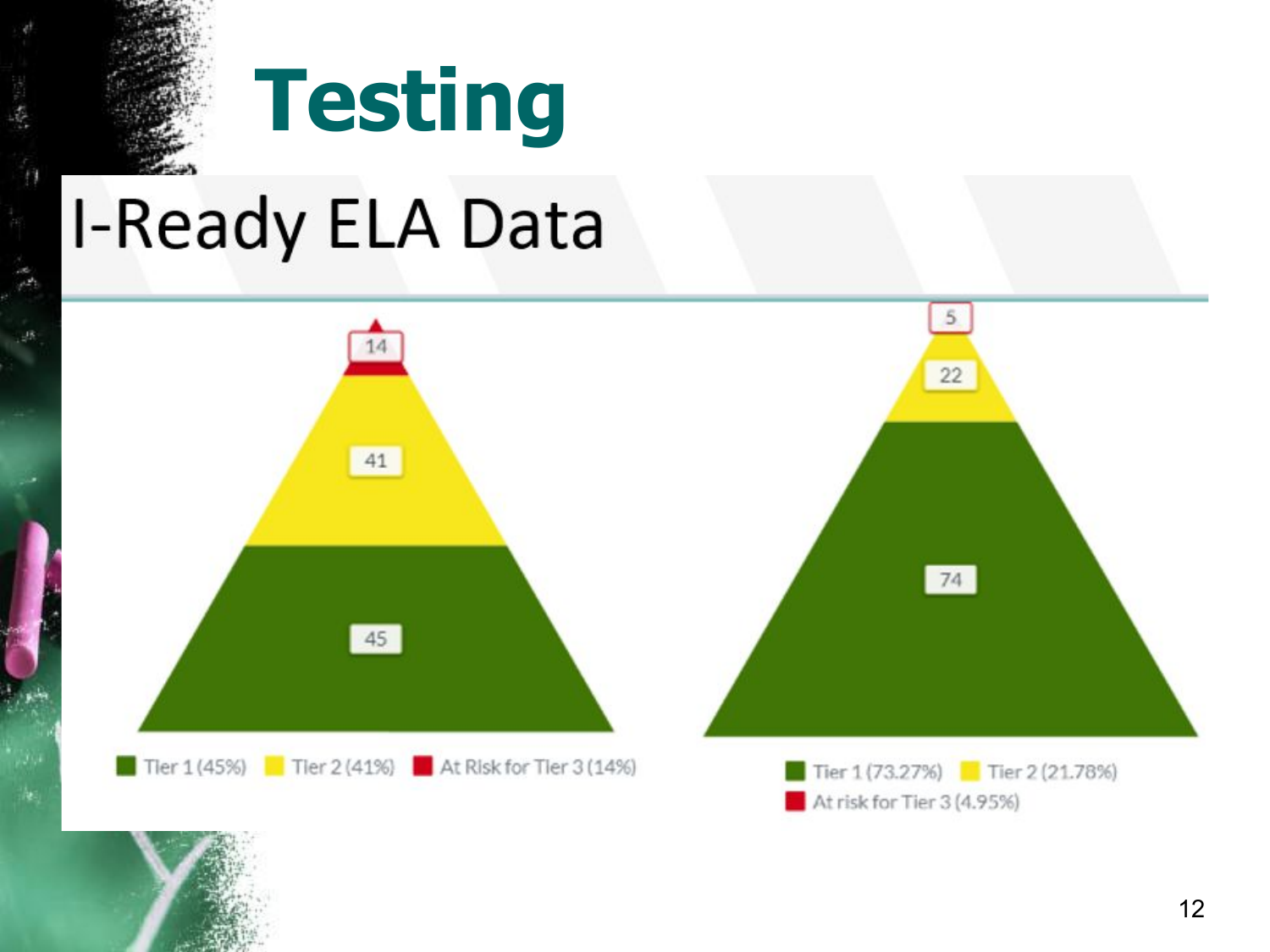

| <b>Grade</b><br><b>Level</b> | <b>ELA</b><br><b>Fall Proficiency</b> | <b>ELA</b><br><b>Spring</b><br><b>Proficiency</b> | <b>Growth</b> |
|------------------------------|---------------------------------------|---------------------------------------------------|---------------|
| 1 <sup>st</sup> Grade        | 61%                                   | 86%                                               | $+25$         |
| 2 <sup>nd</sup> Grade        | 14%                                   | 71%                                               | +57           |
| 3rd Grade                    | 31%                                   | 66%                                               | $+35$         |
| 4 <sup>th</sup> Grade        | 58%                                   | 90%                                               | $+32$         |
| 5 <sup>th</sup> Grade        | 57%                                   | 79%                                               | $+22$         |
| 6 <sup>th</sup> Grade        | 44%                                   | 62%                                               | $+18$         |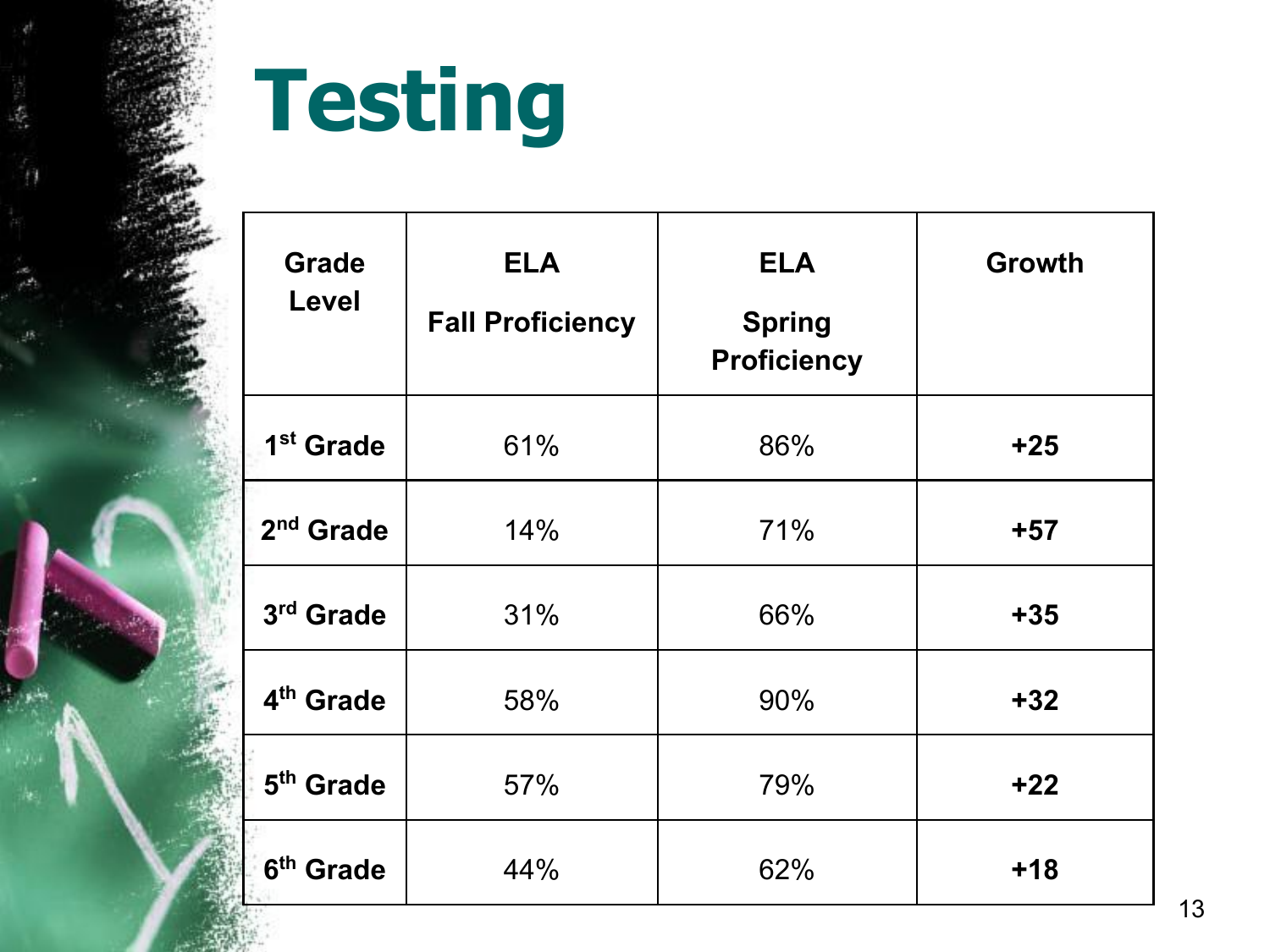

 $22$ 

Tier 1 (22%) Tier 2 (62%) At Risk for Tier 3 (16%)

61

Tler 1 (61%) Tler 2 (35%) At Risk for Tier 3 (4%)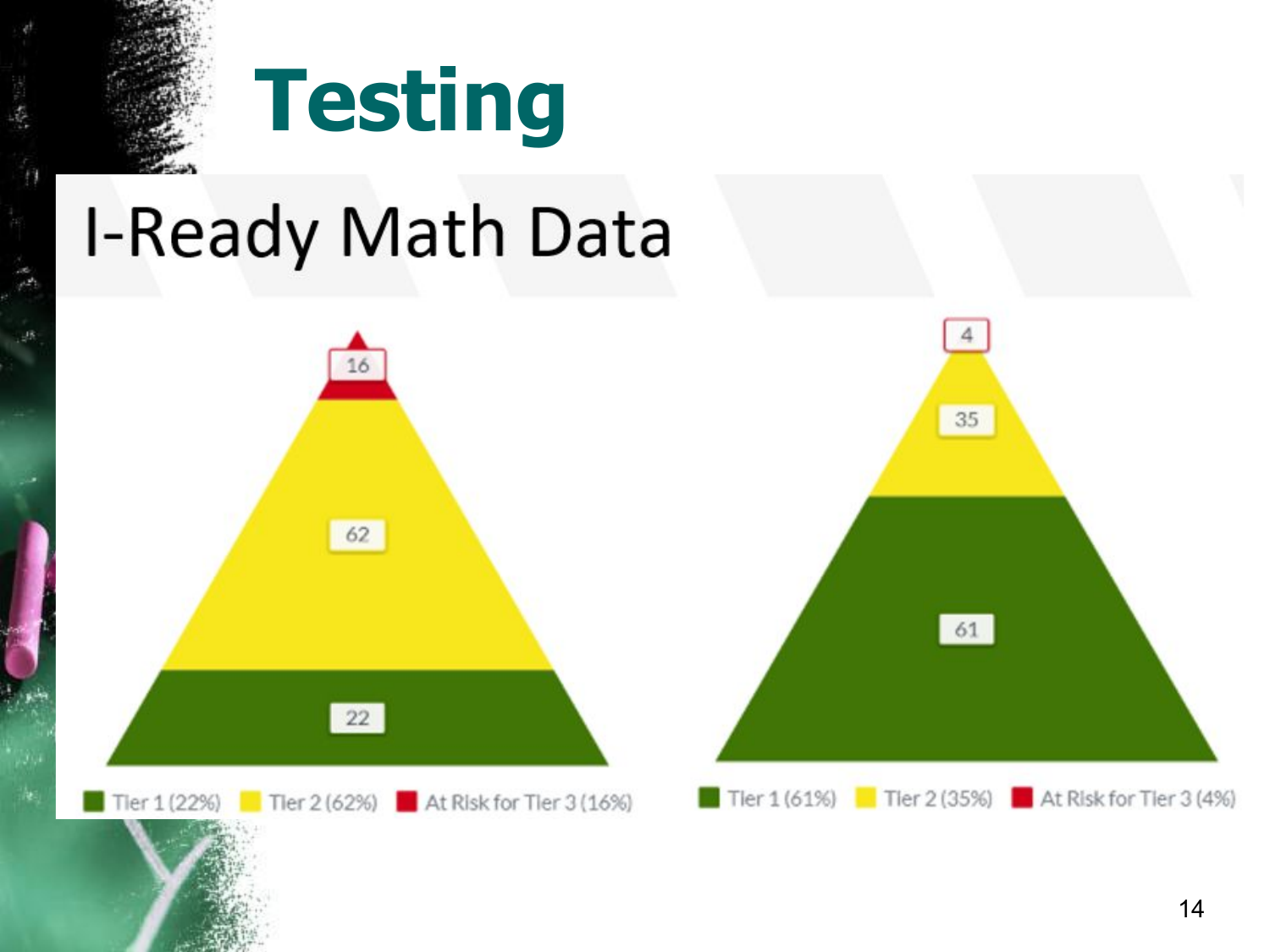

| <b>Grade</b><br>Level | <b>Math</b><br><b>Fall Proficiency</b> | <b>Math</b><br><b>Spring</b><br><b>Proficiency</b> | <b>Growth</b> |
|-----------------------|----------------------------------------|----------------------------------------------------|---------------|
| 1 <sup>st</sup> Grade | 36%                                    | 77%                                                | $+41$         |
| 2 <sup>nd</sup> Grade | 8%                                     | 52%                                                | $+44$         |
| 3rd Grade             | 16%                                    | 48%                                                | $+32$         |
| 4 <sup>th</sup> Grade | 10%                                    | 63%                                                | $+53$         |
| 5 <sup>th</sup> Grade | 25%                                    | 70%                                                | $+45$         |
| 6 <sup>th</sup> Grade | 32%                                    | 46%                                                | $+14$         |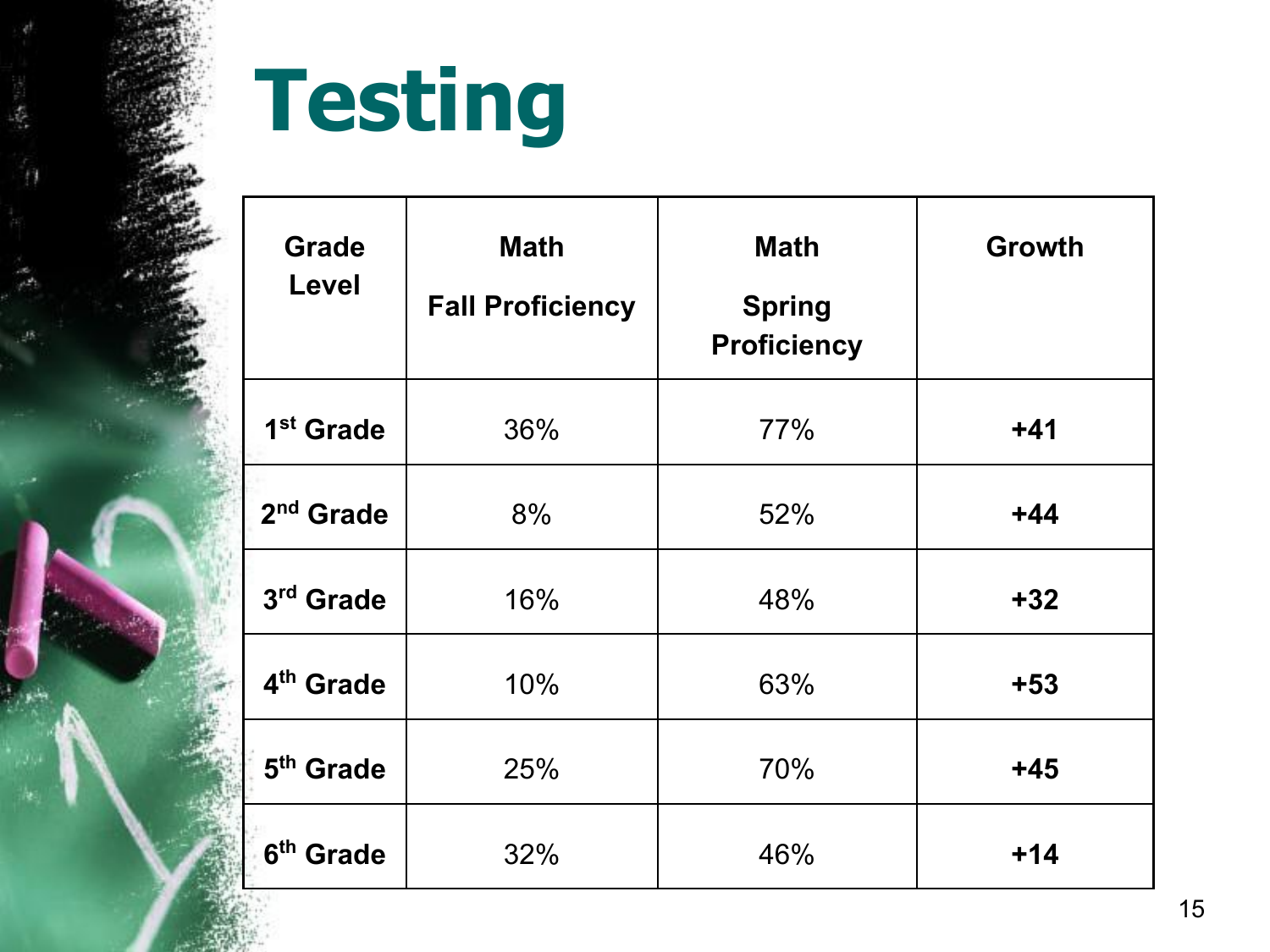- **Each Title I school must jointly develop, agree upon, and** distribute to parents a written **Parent and Family Engagement Plan (PFEP)**
- **The Parent and Family Engagement Plan (PFEP)** describes how the school will carry out parent involvement requirements, including the development of a **School-Parent Compact**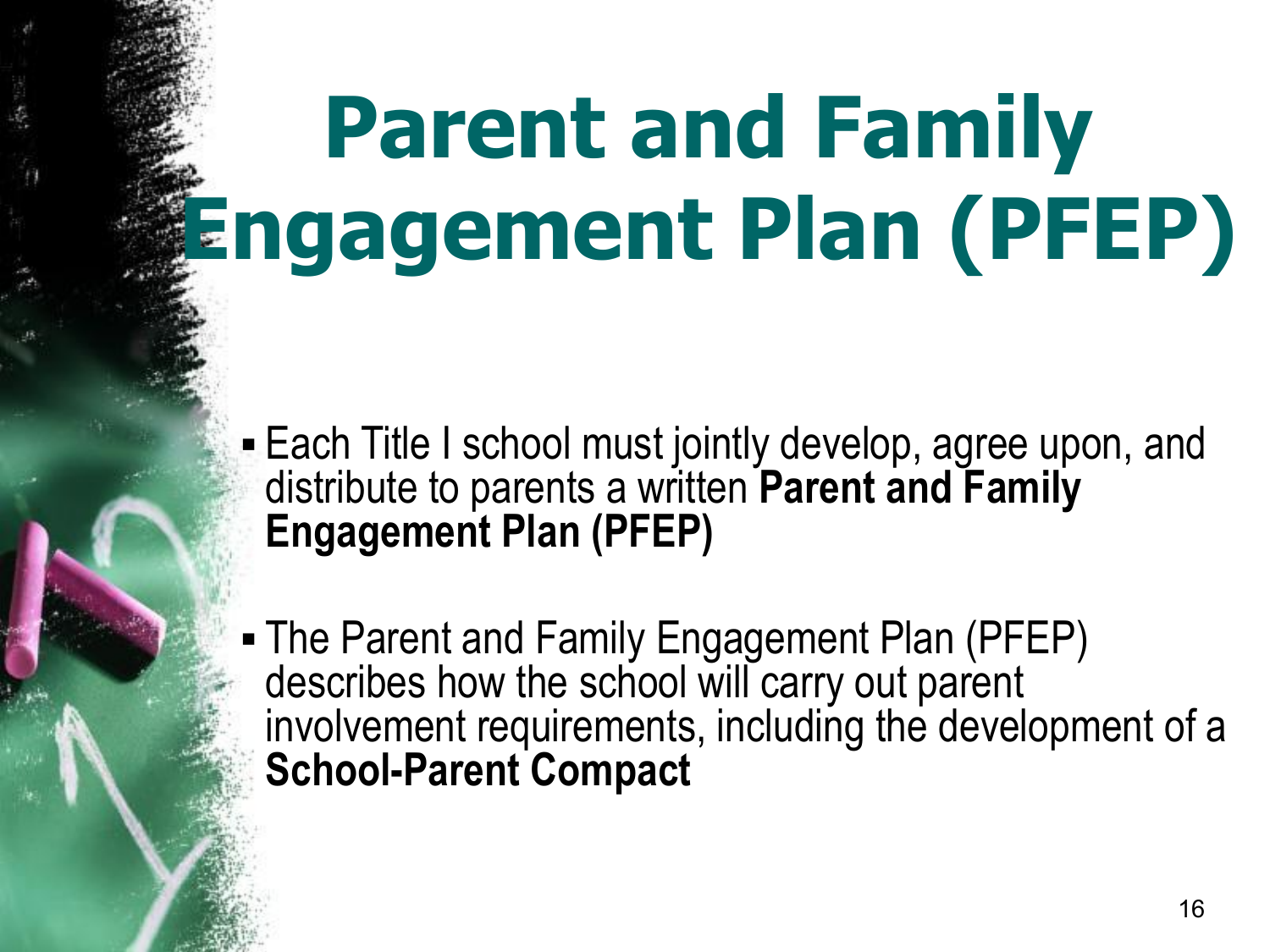#### **Title I schools must:**

- provide **timely information** about Title I programs to parents
- **Explain** the curriculum, assessments, and the minimum standards that students are required to meet
- **Figure 1** offer a flexible number of meeting dates and times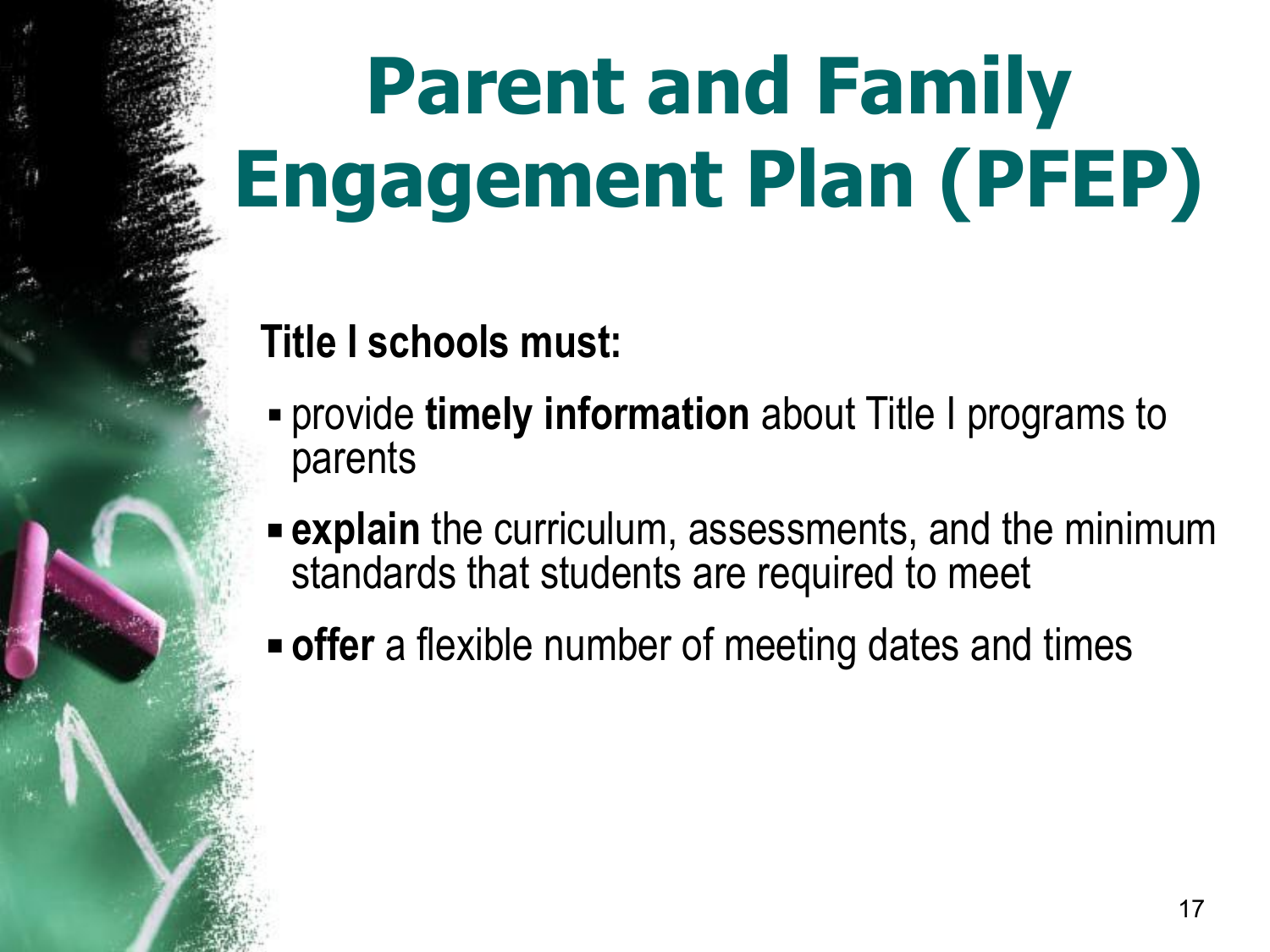#### **Title I schools must:**

- involve parents in making decisions about how Title I funds reserved for parent involvement should be **spent**
- provide documents to show that families were given information **translated** in their native language, when reasonable
- **E** show evidence of continuous **communication** between the school, families, students, and community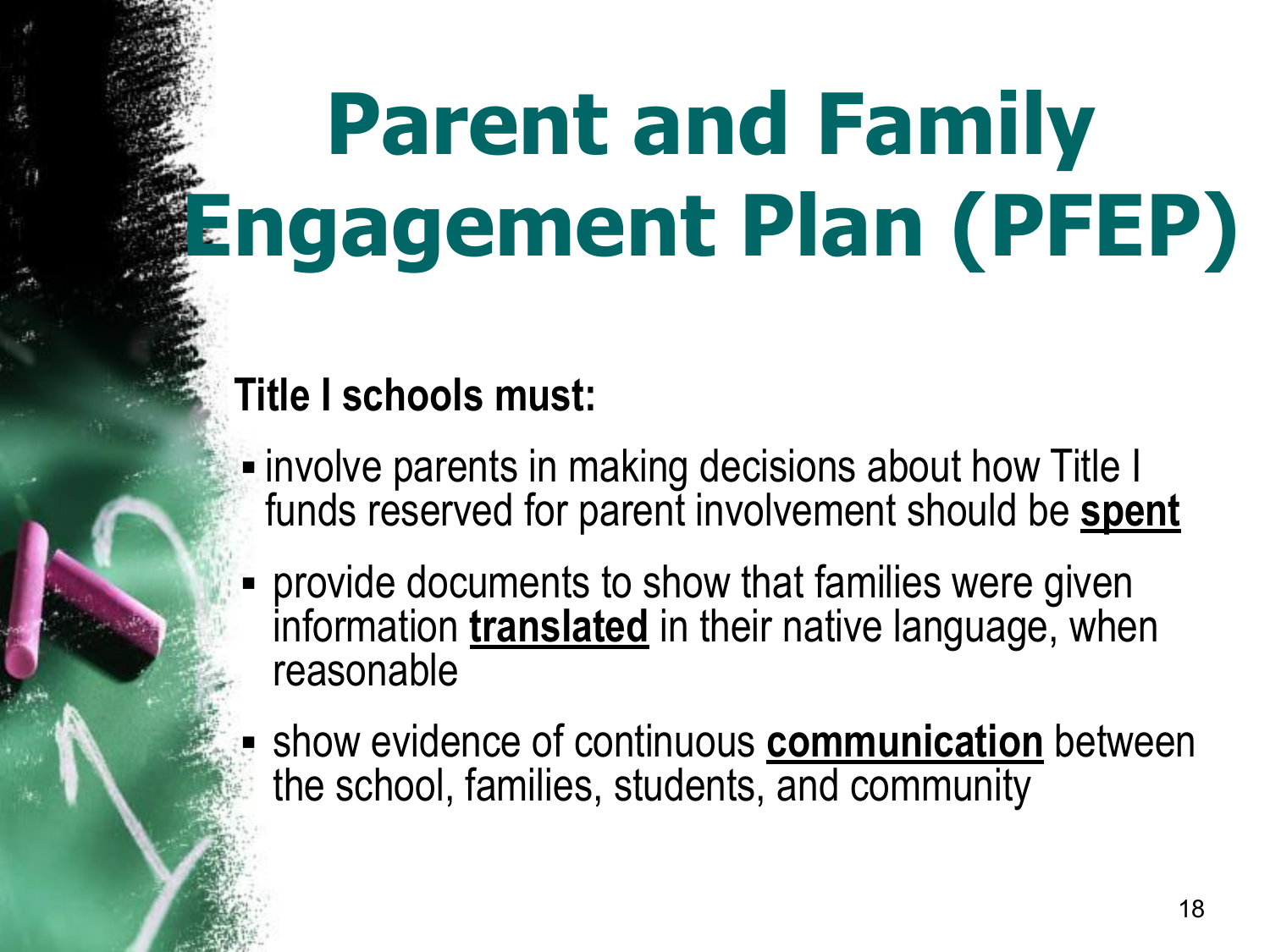#### **Title I schools must:**

- **provide information on how the school works with** community, volunteers, and business partnerships to increase **student achievement**
- provide trainings to staff and parents designed to increase student achievement and support **family engagement**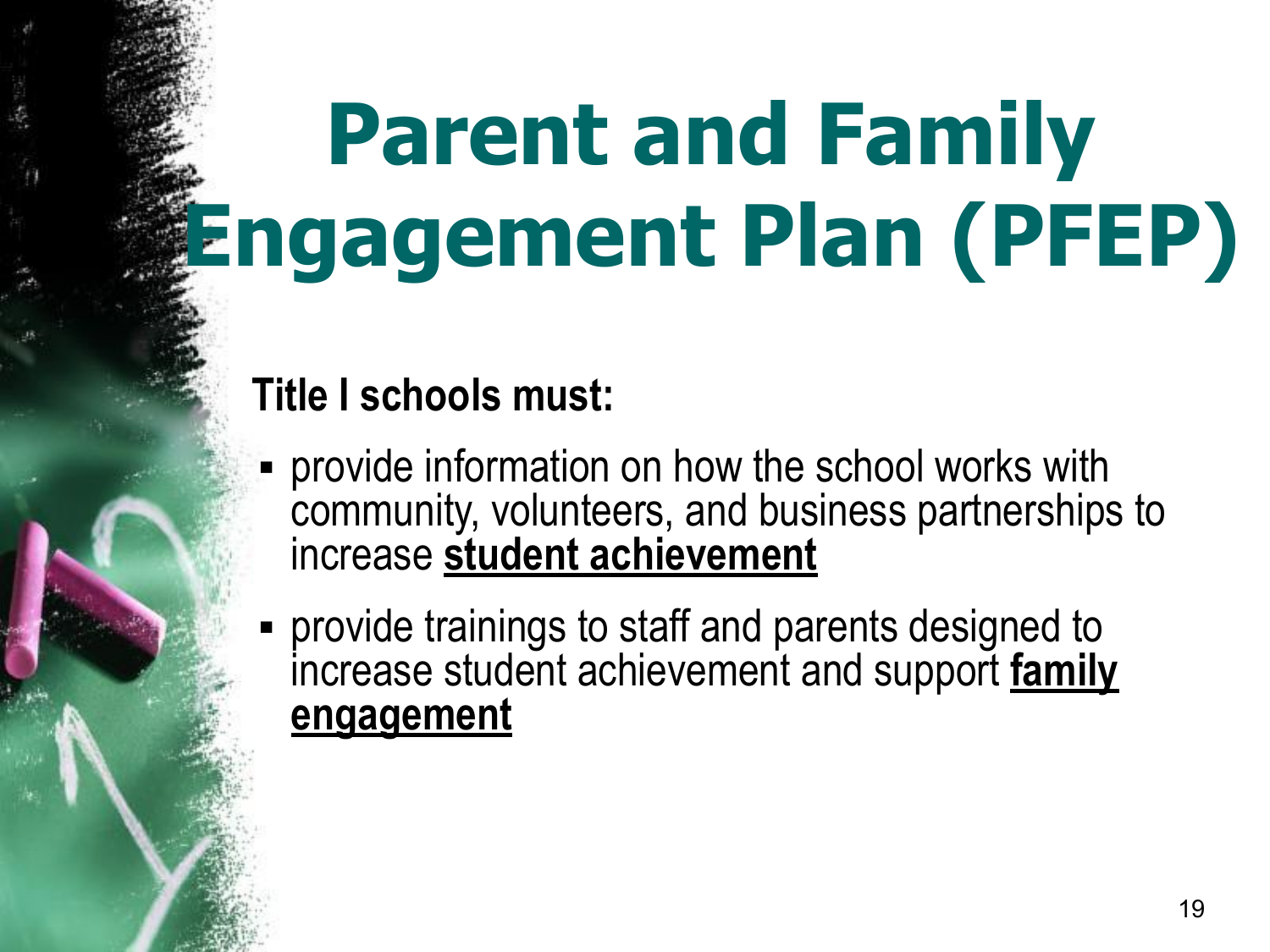#### **Title I schools must:**

- jointly conduct an **annual evaluation** of the content and effectiveness of the school's Parent and Family Engagement Plan (PFEP)
	- **monitor and evaluate** the strategies of the Parent and Family Engagement Plan (PFEP)

**E** use the findings of the evaluation to **design and revise** strategies for more effective family involvement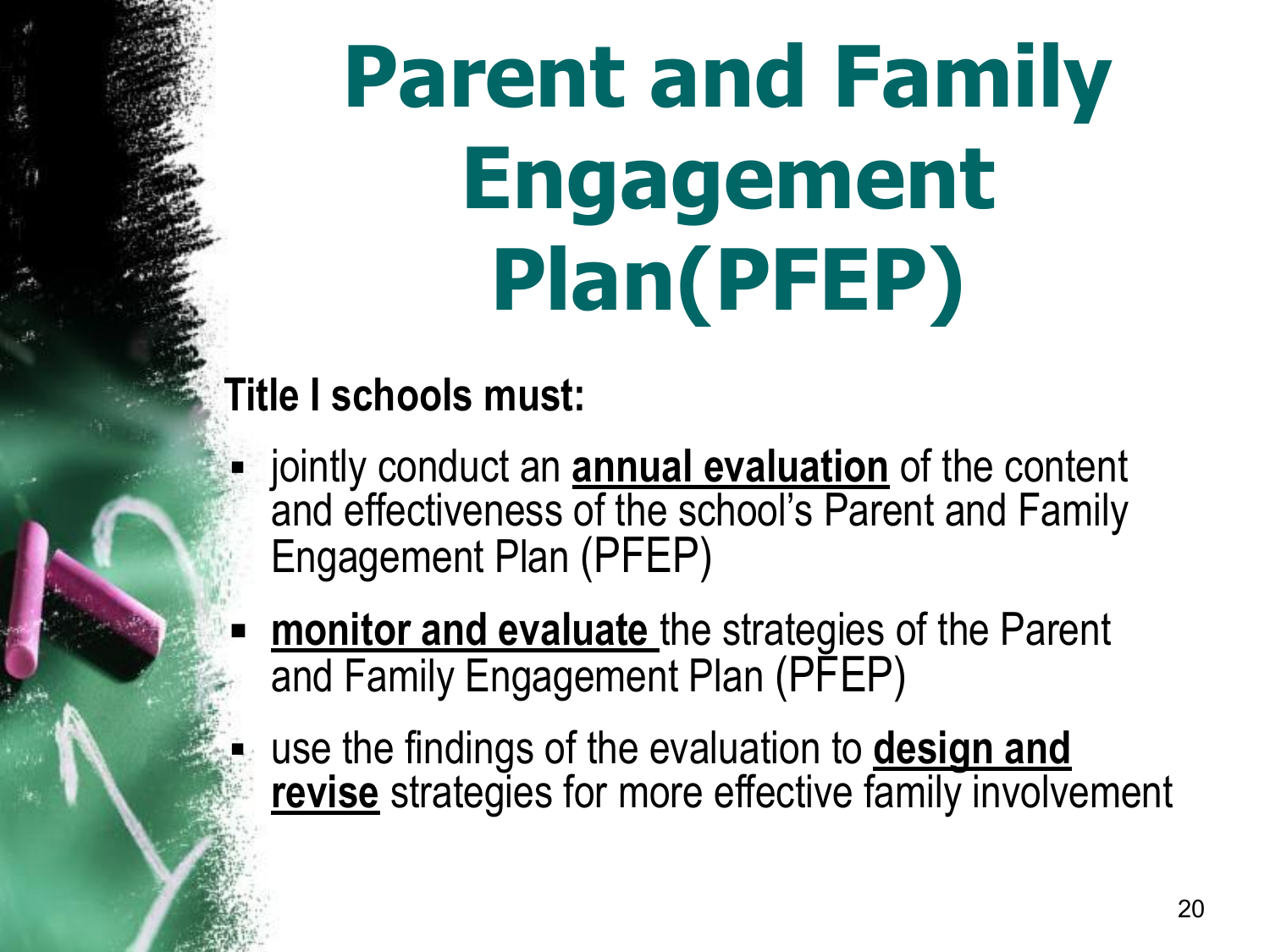## **Parent Survey Results**

#### **Communication**

- Utilizing a unified texting program for regular parent-teacher communication
- Using a variety of forms such as texting, emailing, newsletters, social media, etc.

#### **Involvement of Families**

- Hold events later in the day or evening time so they could participate
- Communication through newsletters and surveys for parents for feedback and planning purposes

#### **Funding**

Suggested Title I funds be used for the following:

- Additional staff
- After school tutoring
- Hands-on materials
- Take-home materials
- **Field trips**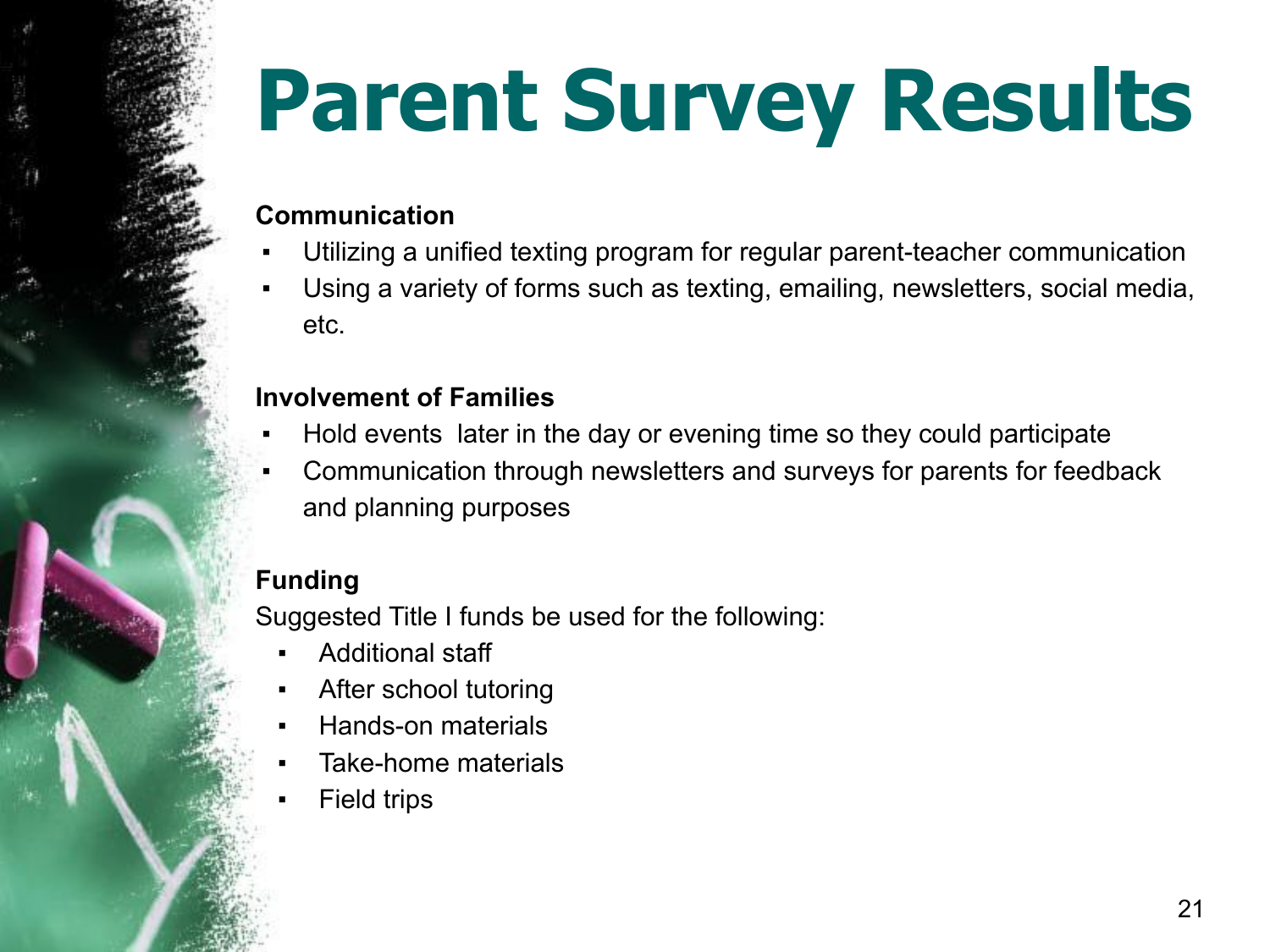### **Title I Complaint Procedure**

**Parents have the right to submit comments regarding district and/or school Title I plans**

- $\Box$  Comments should be turned in to the school
- The school will forward comments to the district Office of Title I
- $\Box$  The district Office of Title I will include parent comments when plans are submitted to the Florida Department of Education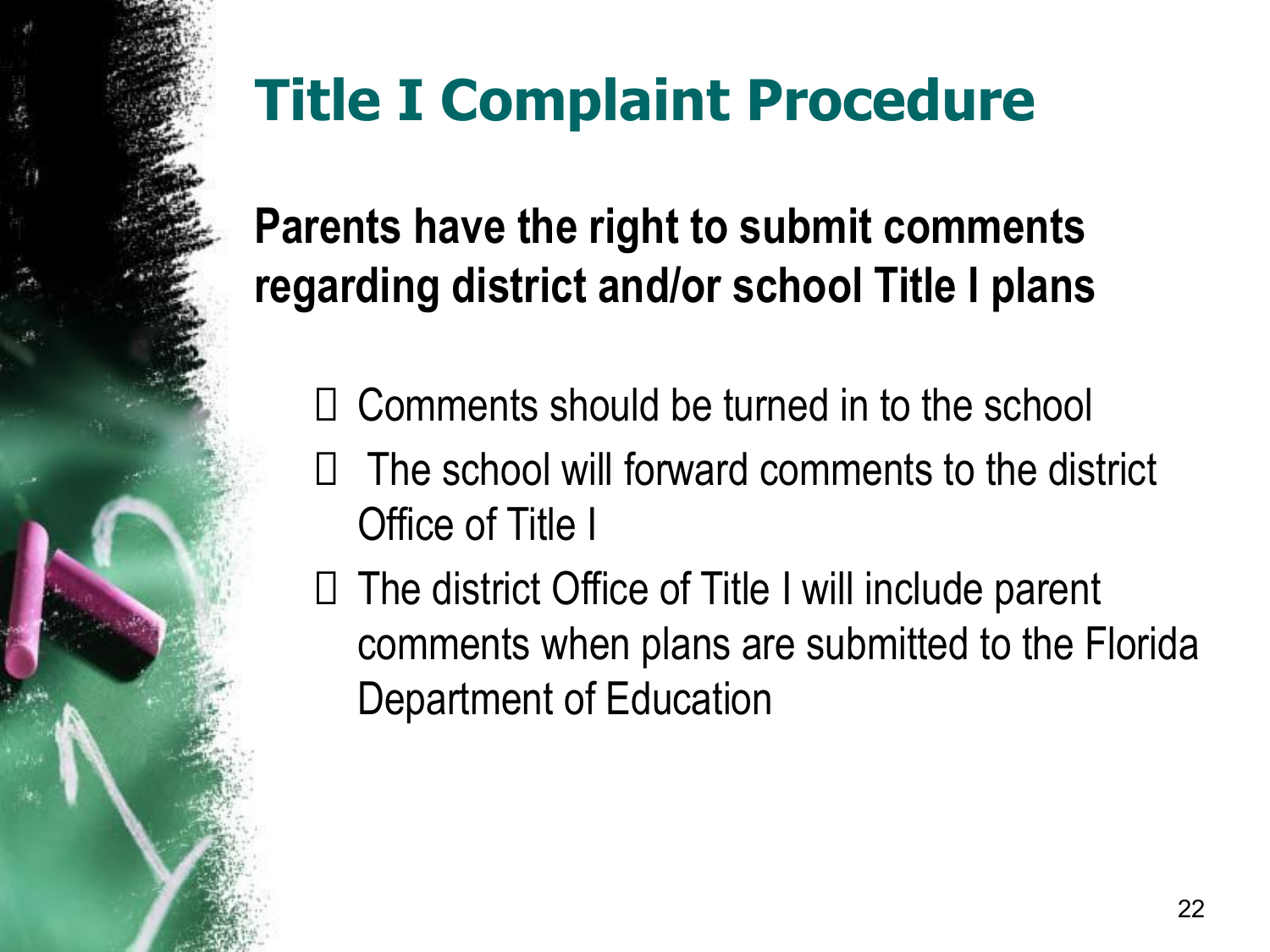### **School-Parent Compact**

- Each school must have a School-Parent Compact that is written by parents and school personnel
- **The compact outlines the responsibilities of the** students, parents, and school staff in striving to raise student achievement
- **EXTE: The compact will be shared during parent-teacher conferences throughout the year**
- The compact is to be reviewed each year by the parent, student, and teacher

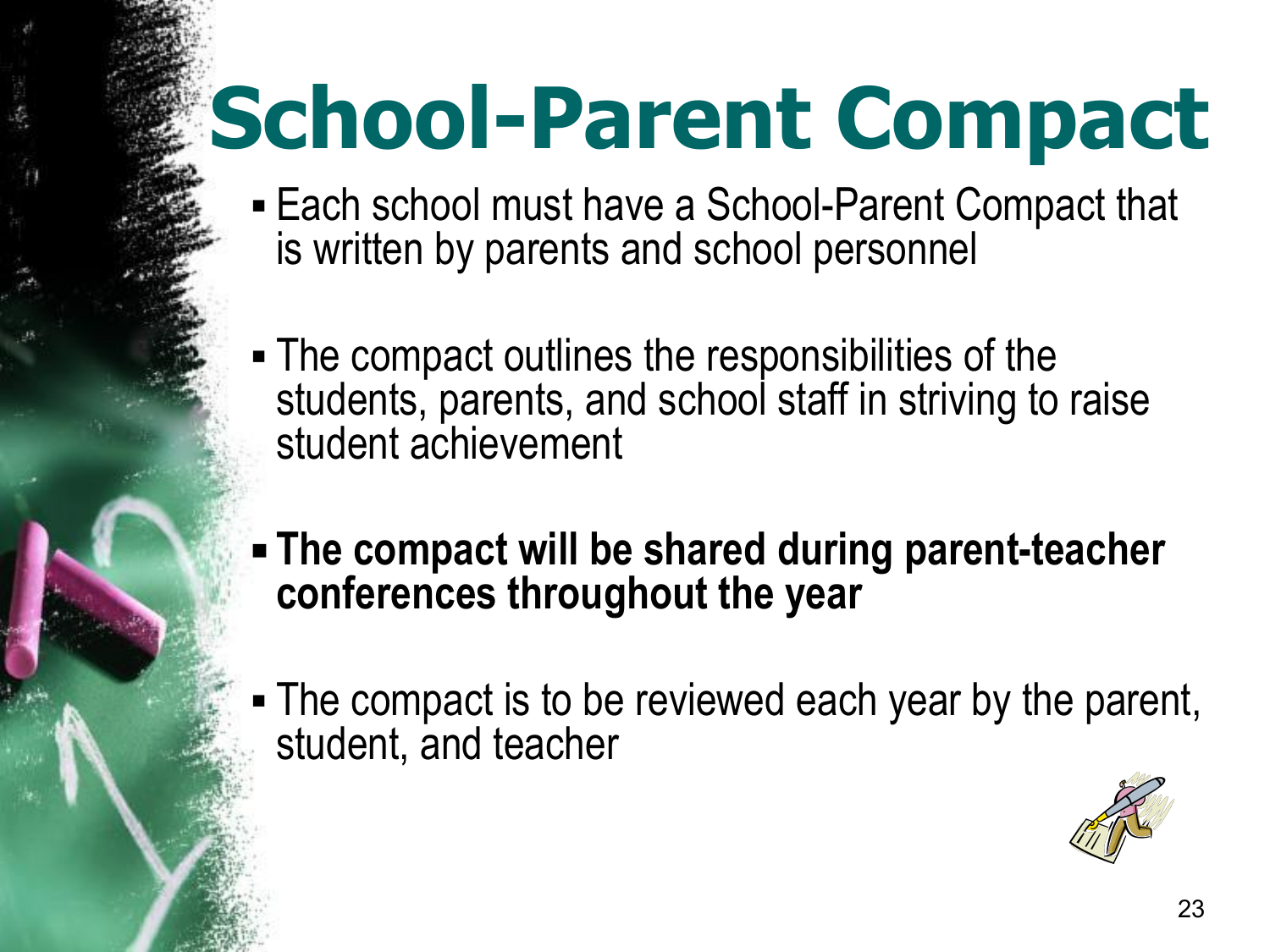## **Parents' Right to Know**

- **Parents have the right to request and receive timely** information regarding the professional qualifications of their child's teachers and paraprofessionals
- **Parents must be notified if their child is assigned to or** taught for four or more consecutive weeks by a teacher who is not state certified

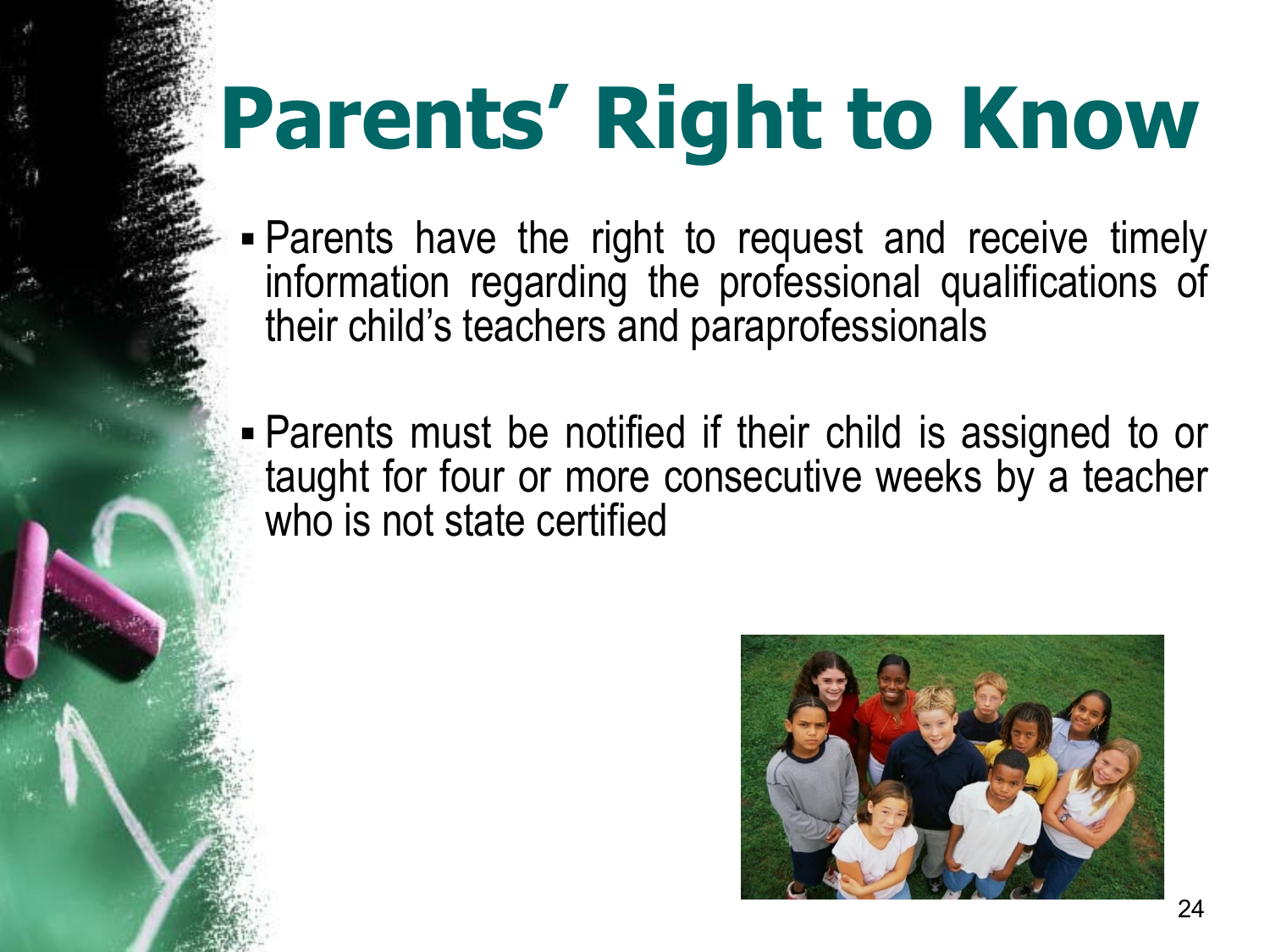### **Research shows…**

**(Epstein and Associates, 2009)**

#### **No matter the socio-economic status, when parents are involved, students are more likely to:**

- **Example 1** attend school regularly
- earn better grades
- **obtain better test scores**
- **Pass courses**
- **Exercise is obsequent of the next grade**
- adapt to change
- **have better social skills**
- graduate
- **Example 1** continue their education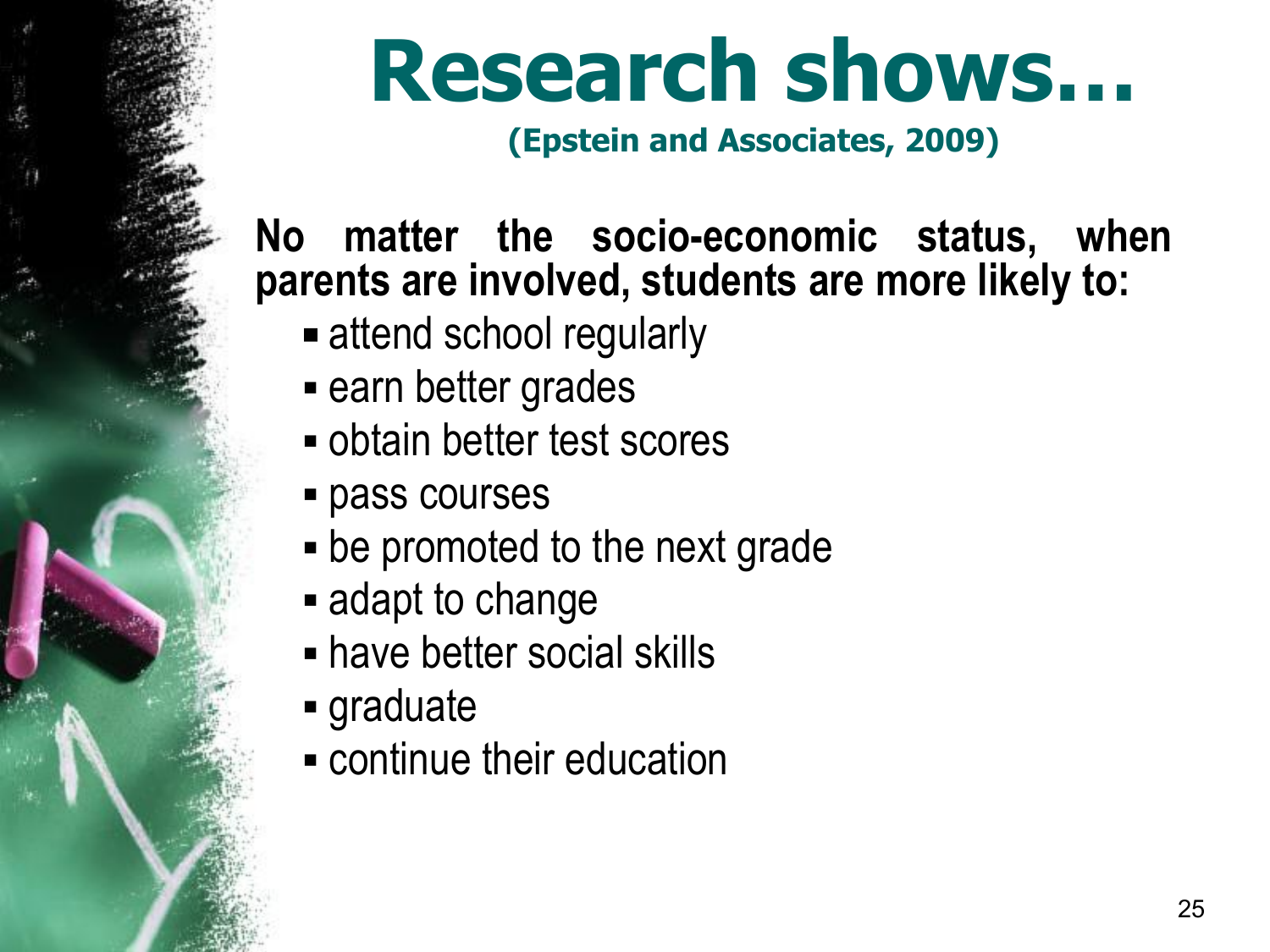- Communicate with your child's teacher often throughout the year!
	- Consider joining the School Advisory Council (SAC) or the Title I District Advisory Council. Let your voice be heard!

• Some Title I schools have Parent Resource Centers that provide materials and resources that families may check out to use at home

• Reach out to **Jessica Farner at 321-636-5801** to discuss available materials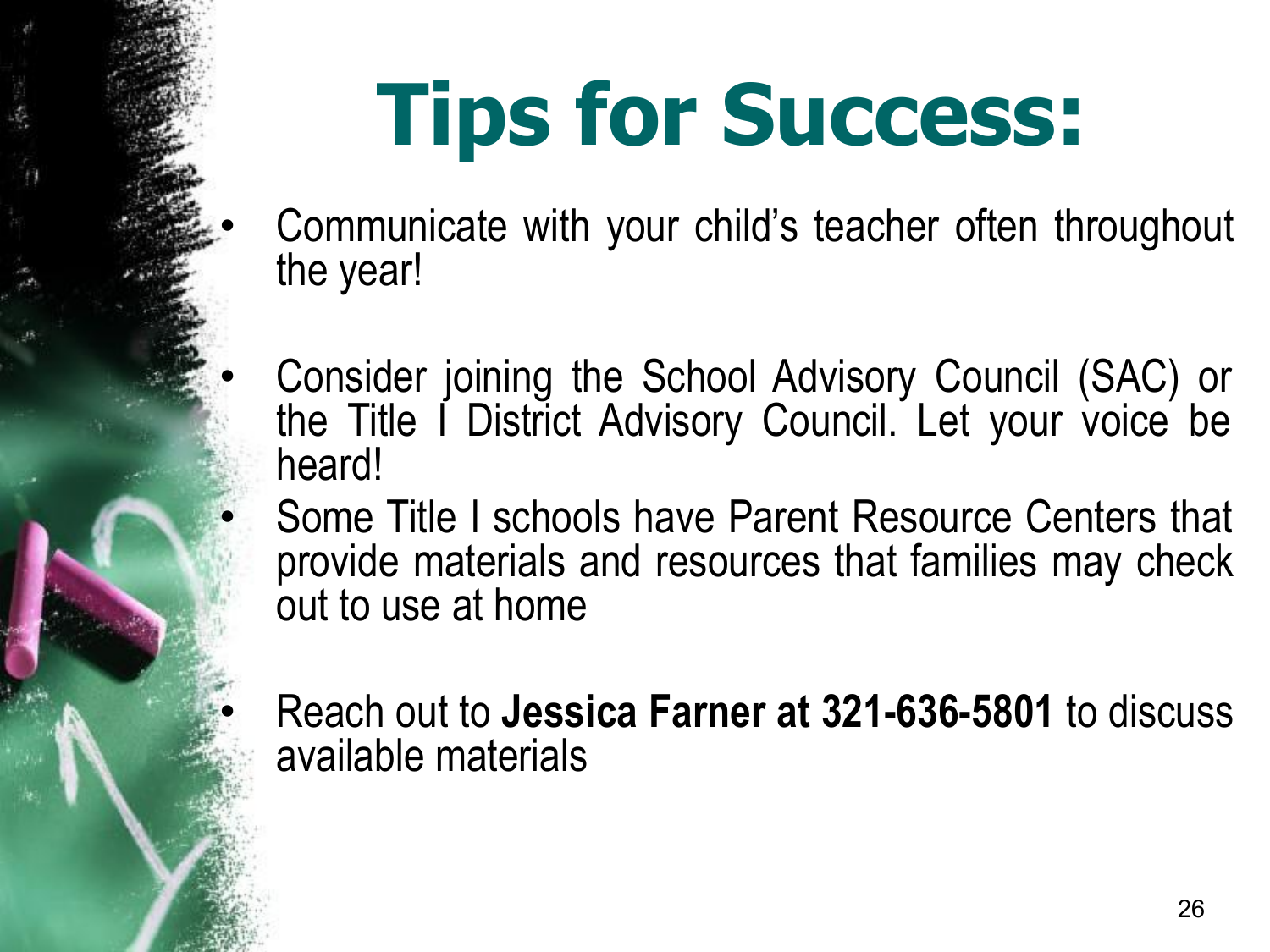

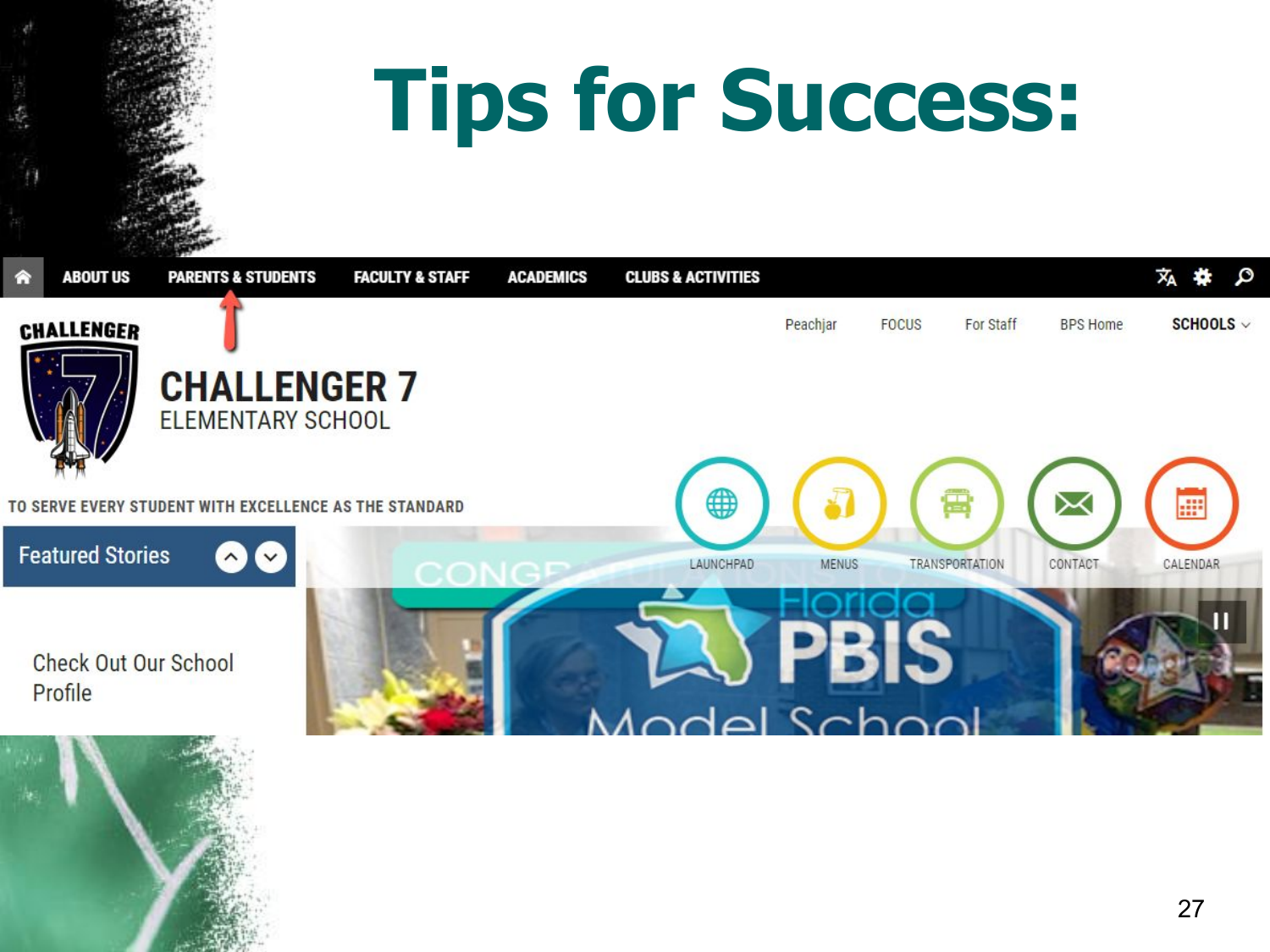

#### Parents/Guardians

- $\rightarrow$  Parents/Guardians
- $\rightarrow$  Monthly Newsletters
- → Title IX/Bullying Information
- $\rightarrow$  Grade Level Expectations

HOME > PARENTS & STUDENTS > PARENTS/GUARDIANS

#### **Welcome Parents/Guardians**

We are excited to partner with you to ensure your child's success! This year's school wide theme is "Learning Under Construction" and we know that by working together we can build a bright future for your child.

#### **LEARNING UNDER CONSTRUCTION**

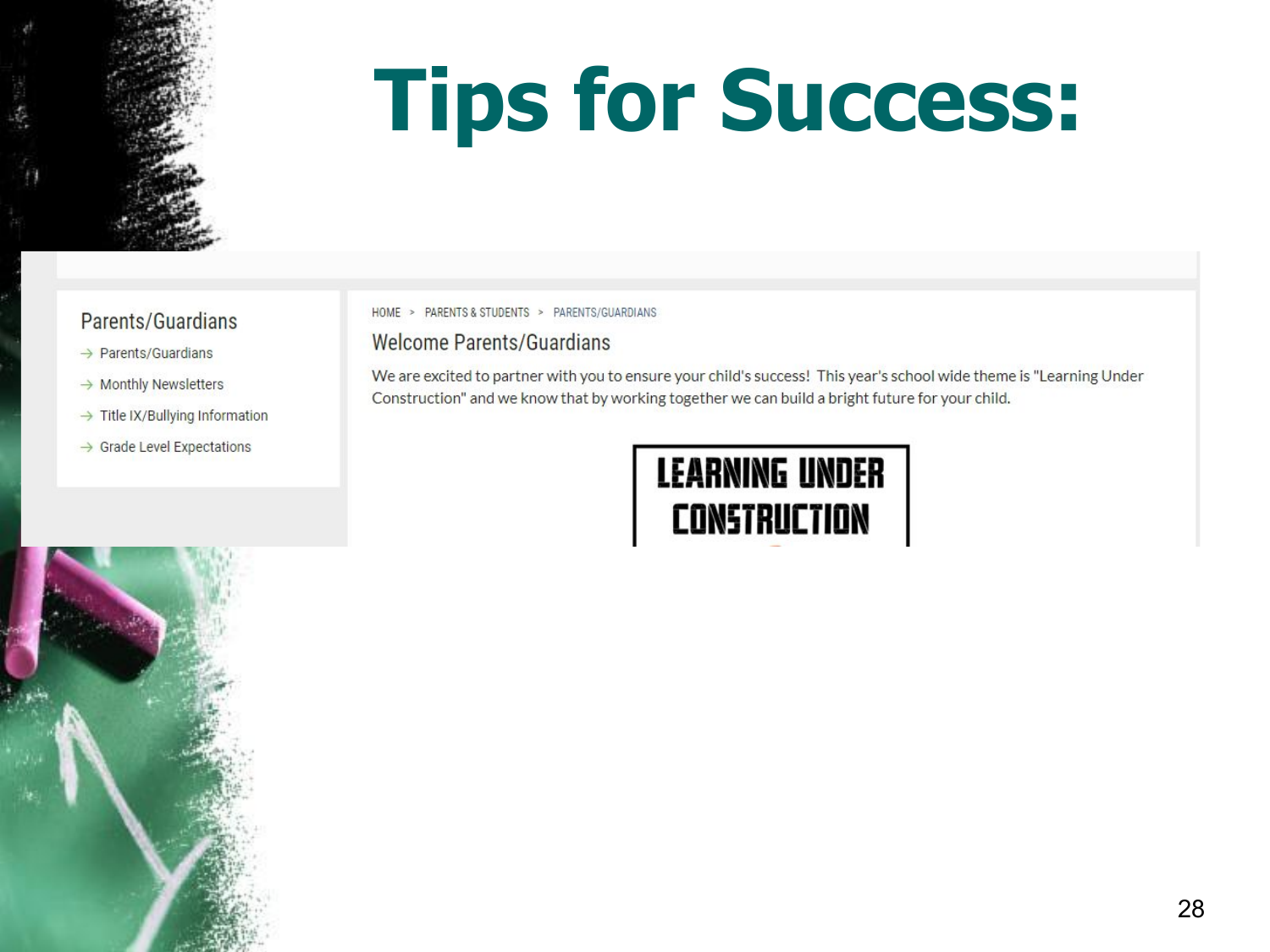